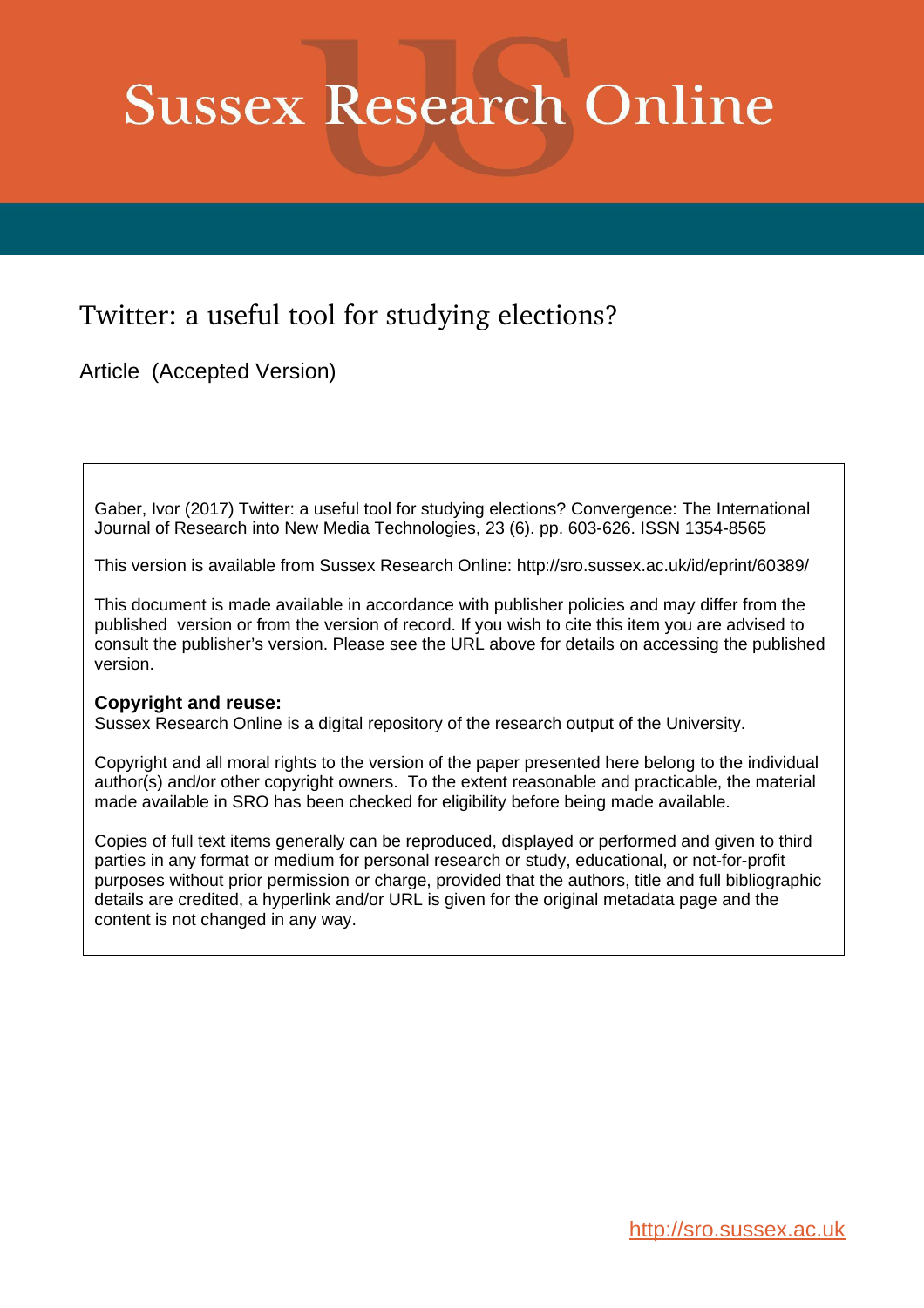# **Twitter A useful tool for studying elections?**

Ivor Gaber

University of Sussex, UK

**Abstract:** The 2015 General Election in the UK was the first to take place in the UK with Twitter as an important part of the social media landscape. This pilot project looked at 16 constituencies along England's South Coast in order to investigate what impact, if any, Twitter had had on the campaign and the result and to investigate the efficacy, or otherwise, of using Twitter as a tool for studying election campaigns in terms of candidate and local party activism. On the basis of an analysis of almost half a million tweets the analysis concluded that there appeared to be a correlation between the rate at which parties and/or candidates responded to incoming tweets and their relative electoral performance but this was not demonstrable for all parties (it applied in particular to Labour and UKIP candidates). In addition, high rates of reply also appeared to have a positive impact on constituency turnout figures. The findings are not yet conclusive but suggest that Twitter could be a good indicator of general levels of local party activism. The research also sought to understand how candidates used Twitter differently and established a number of candidate 'classifiers'. It also investigated the issues agenda that was dominating Twitter conversations during the campaign and found that Twitter's agenda was closer to the public's than was that of the national media. The research also monitored the regional and local media in the 16 constituencies and discovered that their issues agenda was closer still to the public's. Overall it is difficult to conclude that Twitter had a major impact on the election campaign.

**Keywords:** Twitter, social media, elections, campaigns, campaigning, political parties, agenda-setting

#### Introduction

This project has its origins in research undertaken by the author during the general elections in the UK in 2005 and 2010 (Gaber 2006, 2013). In those elections the author sought to investigate the relationships, if any, between the issue agendas of the parties, the media and the public during the campaigns. This was done by comparing the subject matter of the press releases that the parties issued during the course of the campaign, and then comparing this with the priorities of the media (broadcast and print) and the public's, as identified by the opinion polls. The same exercise was repeated in 2010 and although the data was sufficient to enable some valid comparisons to be made between the two campaigns, it proved to be somewhat problematic because, whilst in 2005 it was relatively straightforward to identify what was, and what was not, a press release, in 2010 it was not. For, in addition to sending out press releases, the parties were also blogging, posting on Facebook and Twitter, uploading on YouTube and so forth and this made the job of identifying a press release per se, more difficult to define with any precision.

This research project – which covered 16 constituencies on England's South Coast – was designed to look at the role of social media in the campaign more broadly. Twitter was the main focus because the vast majority of its data is publicly available, as opposed to Facebook, where the vast majority lies behind privacy settings. In the event the research questions investigated were the following:

1. Is it possible to establish any sort relationship between Twitter activity and electoral performance at a constituency level?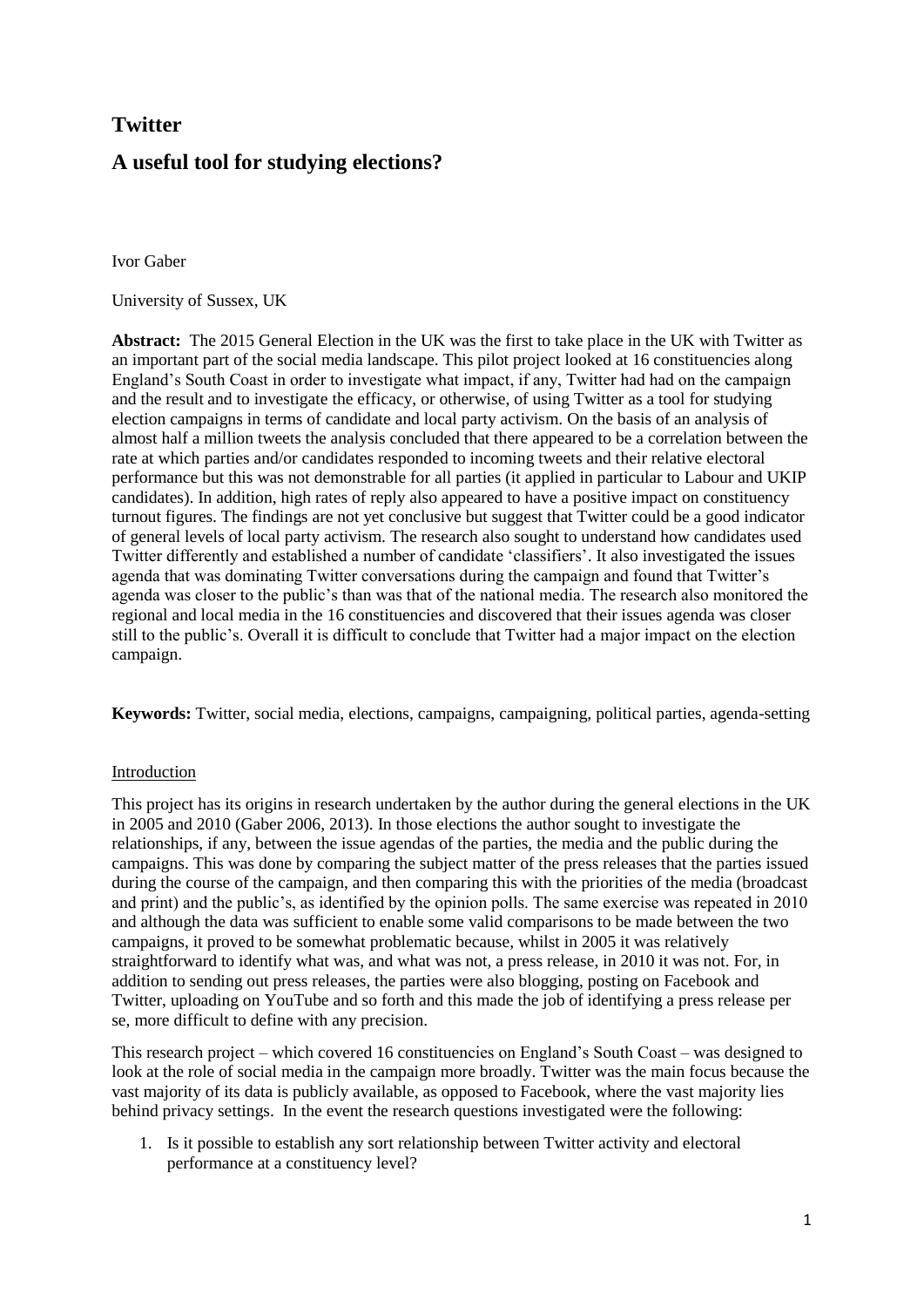- 2. To what extent is it possible to establish a relationship between Twitter activity and turnout at a constituency level?
- 3. To what extent does the Twitter issue agenda reflect that of other media and of the public?
- 4. Did the parties use Twitter differently?
- 5. Can we identify distinct typologies of candidates in terms based on their Twitter activity?

#### Literature Review

This section looks at debates in two broad areas. The first is the impact of the internet in general, and Twitter in particular, on election campaigning, with special reference to the UK experience. This relates to some of our findings as to how politicians and parties used Twitter in the constituencies we covered. The second part of this section looks at debates around whether individual constituency campaigns make any real difference to electoral outcomes, given that elections are now, and have been for many years, about national campaigns conducted largely through the national media. The issue of voter motivation is also investigated in terms of understanding the extent to which campaigning by individual candidates might have any sort of impact on voting behaviour. This relates to our attempts to explore whether any links can be established between candidates Twitter activity and their electoral performance.

The impact of the internet on political parties has been debated for almost as long as the internet has existed; but the arguments have crystallized around moments of political insurgency such as the 'Green Revolution' (that wasn't) in Iran following the 2009 election and the Arab Spring (that rapidly turned to winter) in 2010 and 2011. Both these events led scholars and commentators to see the internet as a powerful tool for incubating, and even facilitating, social change. Clay Shirky (2008) in *Here Comes Everybody* (writing before these events) was one of the most powerful voices arguing for a direct link between social media and social movements and social change, which has become, to a large extent, the conventional wisdom. But Sharkey's work has also attracted criticism. Tara Brabazon, for example, has suggested that Shirky's 'everybody' excludes 'older citizens, the poor, and the illiterate'. She also argues that the 'assumption that "we" can learn about technology from technology – without attention to user-generated contexts rather than content– is the gaping, stunning silence of Shirky's argument' (Brabazon 2008).

Perhaps the most substantive critique of the 'internet will solve all our problems' school-of-thought has come from Evgeny Morozov (2009) who in *The Net Delusion* argued that the internet has simply increased the power of repressive authorities to repress. He demonstrated how the so-called 'Twitter Revolution' in Tehran, when large crowds gathered to challenge the result of the presidential election, appeared at a time when the number of Twitter accounts registered in Iran was barely in three figures. As far as the relationship between social media and the Arab Spring is concerned, the consensus among scholars is that whilst Twitter and Facebook were useful mobilizing tools, the real causes of the uprisings were located deep in the current political and social reality, an argument also made by Paula Gerbaudo (2012) in *Tweets and the Street*.

However, on the somewhat more mundane level of the impact of social media on political campaigning in relatively stable Western democracies, it has been argued that these new technologies provide parties with the opportunity of refreshing and renewing their internal organization and their ability to mobilise members and supporters (Margetts 2006). This has been termed the 'normalisation' hypothesis – Norris (2003) and Hindman (2009), for example, argue that the internet has simply increased the power of existing elites and reinforced old political and media structures. Rachel Gibson who was one of the first UK scholars to investigate the impact of the internet on politics has (with McAllister) recently argued that the web may be rebalancing if not equalising party competition (Gibson and McAllister 2015).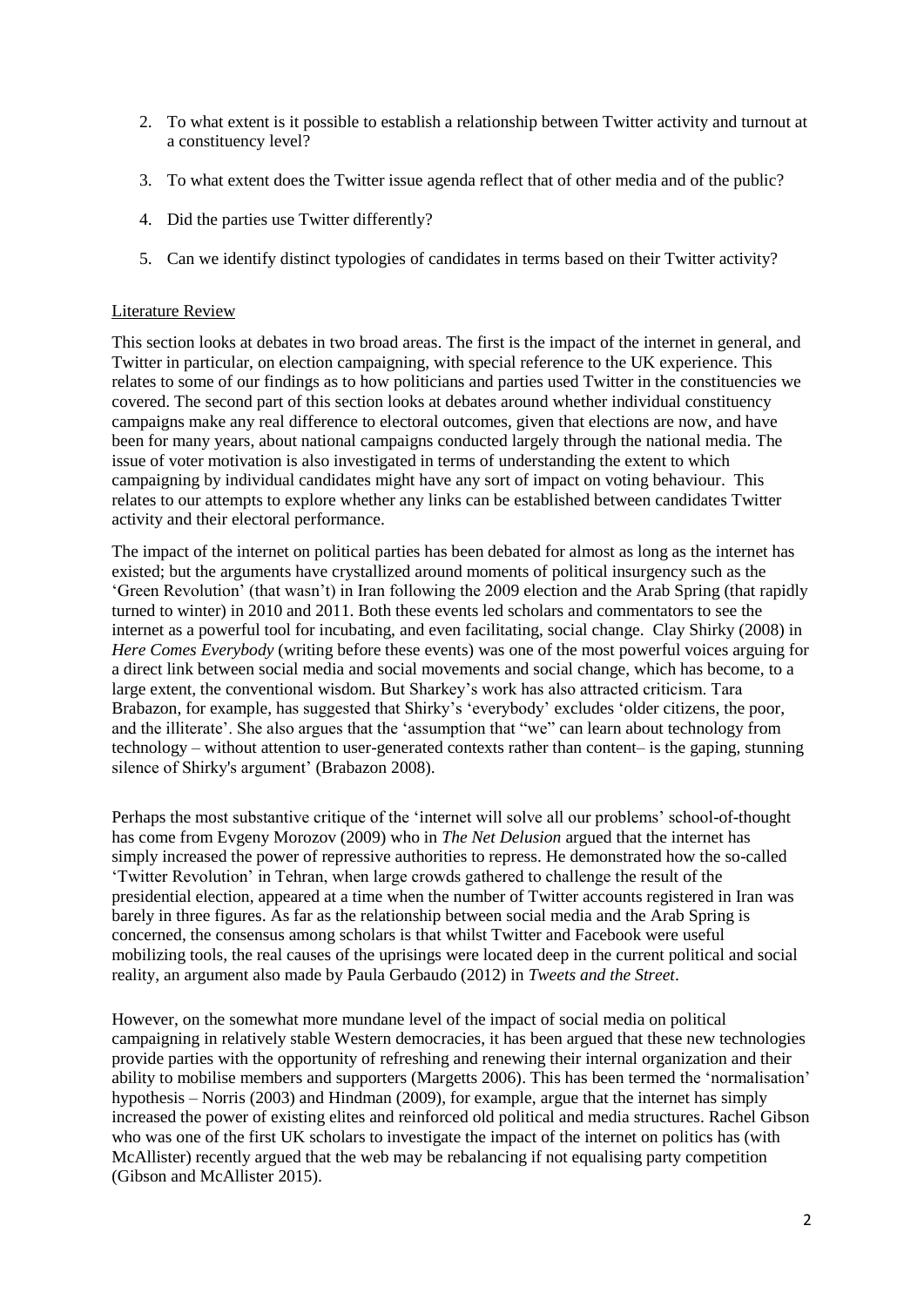Turning to social media more specifically, a number of studies have sought to demonstrate the extent to which social media have become important components in the political landscapes of pluralist democracies. But most studies have found that the social media's ability to increase the amount of interaction between politicians and voters – the particular characteristic of social media – has been relatively limited (e.g. Coleman (2001), and Lilleker and Jackson (2010)). And as Stromer-Galley (2013: 187) has observed, in the context of US elections, politicians have seen 'empowering' the public, which is almost the sine qua non of social media, as a potentially threatening activity. Hence, politicians have tended to treat social media as just one more arrow in their campaigning quiver, rather than seeing it as a way of directly interacting with voters on a more equal footing than previously. Although it should be noted that a study of Twitter use by politicians in the UK has suggested that in the 2010 UK General Election, 19 per cent of all candidates' tweets in that election involved at least an element of voter interaction (Graham et al 2013: 710).

There have been suggestions that Twitter, in particular, is little more than an 'echo chamber' in which users tend only to engage with other users whose political views they share, thus tending to limit its ability to act as a genuine space for political interaction – a distorted digital public sphere. But Barberá et al (2015) in recent research suggests that this is only the case when users are discussing issues which could be seen as overtly 'political'. But since when discussing more general news or other items people tended to interact with people irrespective of their political leanings, giving it some value as an electronic meeting place, they conclude 'previous work may have overestimated the degree of ideological segregation in social-media usage'.

In a recent paper Vaccari and Valeriani (2015), in an analysis of the 2014 European Elections, have taken a more nuanced view suggesting that the 'mobilisation' versus 'normalisation' debate reduces a complex process to an over-simplified binary. Instead, they suggest, internet campaigning has led to a 'reconfiguration of political engagement that involves both "usual suspects" and newcomers'. And they go on to argue that whilst new technologies in themselves do not create revolutions in social activity, by suddenly making politics compelling for those who have had low levels of interest, it can increase interest among those who had previously evinced little concern with politics, converting them, if not into activists, at least into part of the engaged public.

One of the key functions of Twitter during election campaigns is as a means of involving supporters as 'co-producers' of the campaign, or at least of its messaging (Jensen 2015). The extent to which this is more perception than reality is debatable and varies from country to country and party to party. Most campaigns tend to be top-down affairs in which party supporters are the ones 'mobilised' but are, in general, not required to do more than follow a set of pre-determined activities. If they chose not to accept this role they are often viewed as not part of the formal campaign (Nielsen 2012). This view was reflected in Jensen's research into how party leaders and national parties used Twitter in the 2015 campaign in the UK. He found that whilst attempts had been made to utilise Twitter's interactivity, and parties had on occasion sought to personalise the messaging, overall this had not led to 'a transformation in campaign messaging' (Jensen 2015). In other words the parties, at a national level, failed to exploit the sender/receiver duality that Castells (2009) identified as the crucial nexus in the 'networked society'.

When considering the role of social media in election campaigns – and in particular in terms of agenda-setting – Chadwick's notion of media 'hybridity' is an extremely useful approach. He conceptualises contemporary media systems as no longer consisting of 'old' and 'new' media but best viewed as an integrated system in which most, although not all, media have some form of hybridity – newspapers with video and audio feeds, Twitter and Facebook accounts and so forth (Chadwick 2013). This means that the 'Twittersphere' should not be viewed as a discrete media environment as such but one which is in response to, responds to and is heavily penetrated by, all other media forms. One of the editor's we surveyed said of Twitter: 'We used it extensively to check stories but try not to use it directly. We do not simply want to become a Twitter conduit. However sometimes needs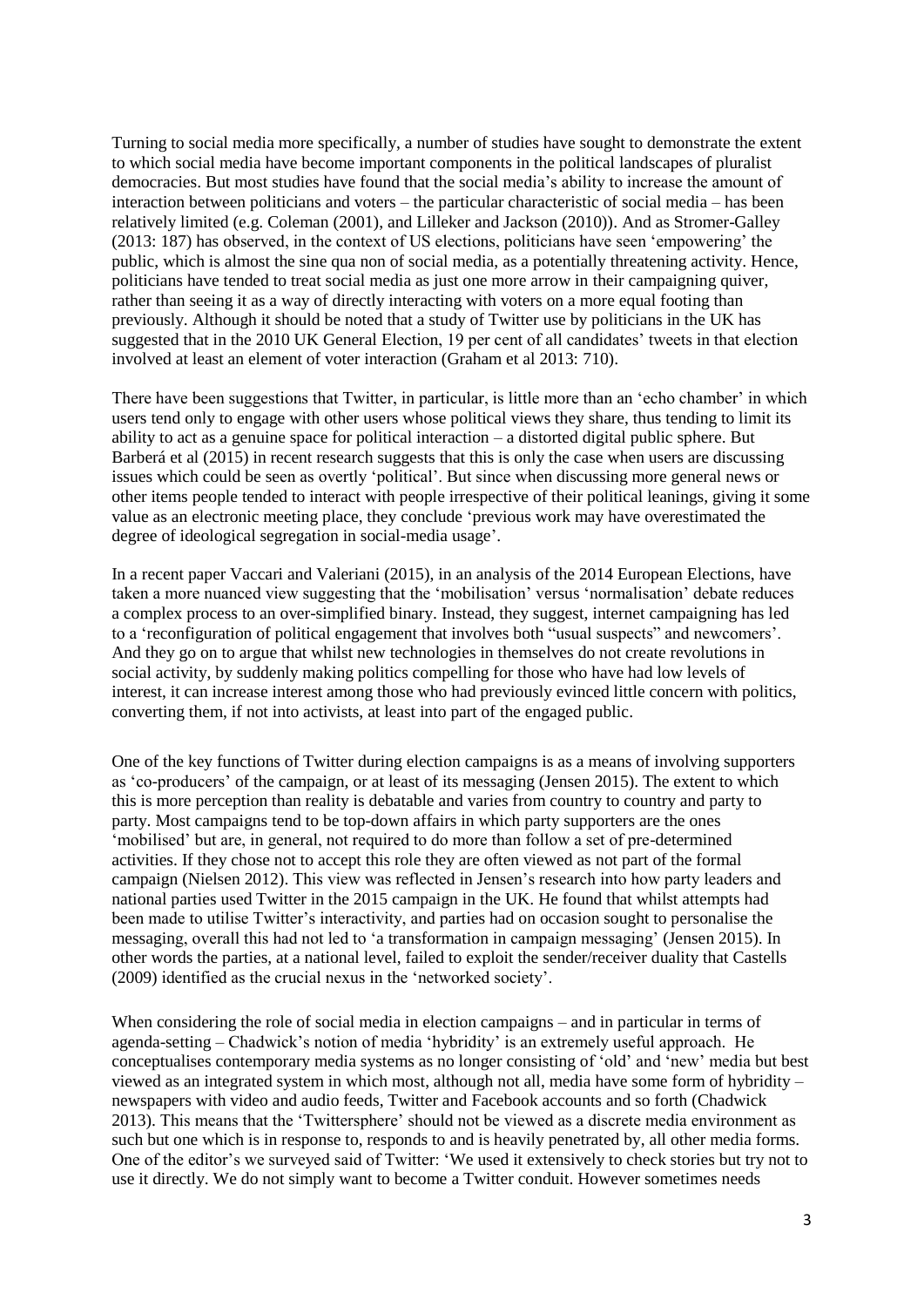must.<sup>21</sup> Because political campaigners remain highly attuned to conventional media systems, much of their activity on social media tends not to be a tailored response to a new form of communication but is more an adaptation of traditional ways of political campaigning, compressed to 140 characters, or whatever the social media being used requires.

On the question of voting behaviour and the potential influence of Twitter specifically, Murthy (2012) points out that it is erroneous to believe that for most Twitter-users, news, and during an election campaign that means political news, is at the centre of their online browsing. He characterises individual's Twitter timelines as being akin to having a radio playing in the background and only if the Twitter-user becomes interested in a particular news story, does it move from background noise to the centre of his or her attention (Murthy: 66). In this ever-changing environment, Castells argues that those voters that are not passionately involved in politics (and that is the vast majority) do not go to great lengths to familiarise themselves with the detailed policies of the parties or candidates who they are thinking about supporting. Instead, despite the cornucopia of information at their disposal, they tend to fall back on legacy media reports of the candidates and their positions; thus their perception of political choice tends to be 'embodied in the persons of the candidates' (Castells 2007: 205).

However, it is because of this very embodiment that the social media in general and Twitter in particular has been much utilised by politicians to establish their own 'authenticity' (Margaretten and Gaber, 2014; Enli 2015a, 2015b). Enli talks about politicians attempting to establish their own 'ordinariness' by allowing voters 'glimpses from the private sphere' (Enli 2015a: 137). These glimpses appeal, in particular, to those voters who are not particularly interested in politics. One candidate in the area of our research commented: 'Tweeting about "normal" things like baking, music or running tended to be more likely to get engagement from non-politicos.<sup>2</sup>

The importance of voters' perceptions of candidates' authenticity has been a theme of much scholarship, certainly for the past three decades. One of the most influential studies of voting behaviour in the UK (Himmelweit et al 1985*)* identified that a key factor in voting decisions was how voters responded, as individuals, to candidates and campaigns. Twenty years later Lay and Redlawsk (2006), in a study of the same name, but based in the US, found that voter cognition of the candidate and campaign environments were important but they argued that in processing information, voters were, in a digital age, playing a significant role in shaping their own personal information environments, rather than seeing it as fixed and exogenous (Ibid: 55). This ability – in a digital electoral landscape – to shape individual information environments makes it that much more challenging to understand and theorise voting behaviour when the number of individual media commonalities is forever shifting and shrinking.

As to the extent to which individual constituency campaigns can make a measurable difference to election outcomes, one of the popular 'conventional wisdoms' of electoral politics is that constituency campaigning is largely irrelevant in terms of national electoral outcomes; as Denver and Hands wrote in their study of the 1992 UK General Election, 'Among political commentators and analysts ... the dominant view is that constituency campaigns are anachronistic rituals which have little, if any, effect on election results' (Denver and Hands: 528). However, based on their own survey of constituency activity, they demonstrated that local campaigning had made a significant difference both to the result and turnout. They calculated that local campaigning had benefited Labour in the 1992 election by two percentage points and the Liberals (as they then were) by four percentage points. They also calculated that intense local campaigns had increased turnout by an average of five percentage points.

Four elections later Pattie and Johnson (2010) found that local campaigning in the 2010 UK General Election had still had an observable electoral effect, although they noted that campaigning by one party in a constituency can, and frequently did, stimulate campaigning by the other local parties, to some extent, nullifying each other's efforts. The impact on turnout in 2010, according to Pattie and Johnson, was marked with constituencies, that had seen an intense local campaign, experiencing turnouts roughly five per cent greater than the national average.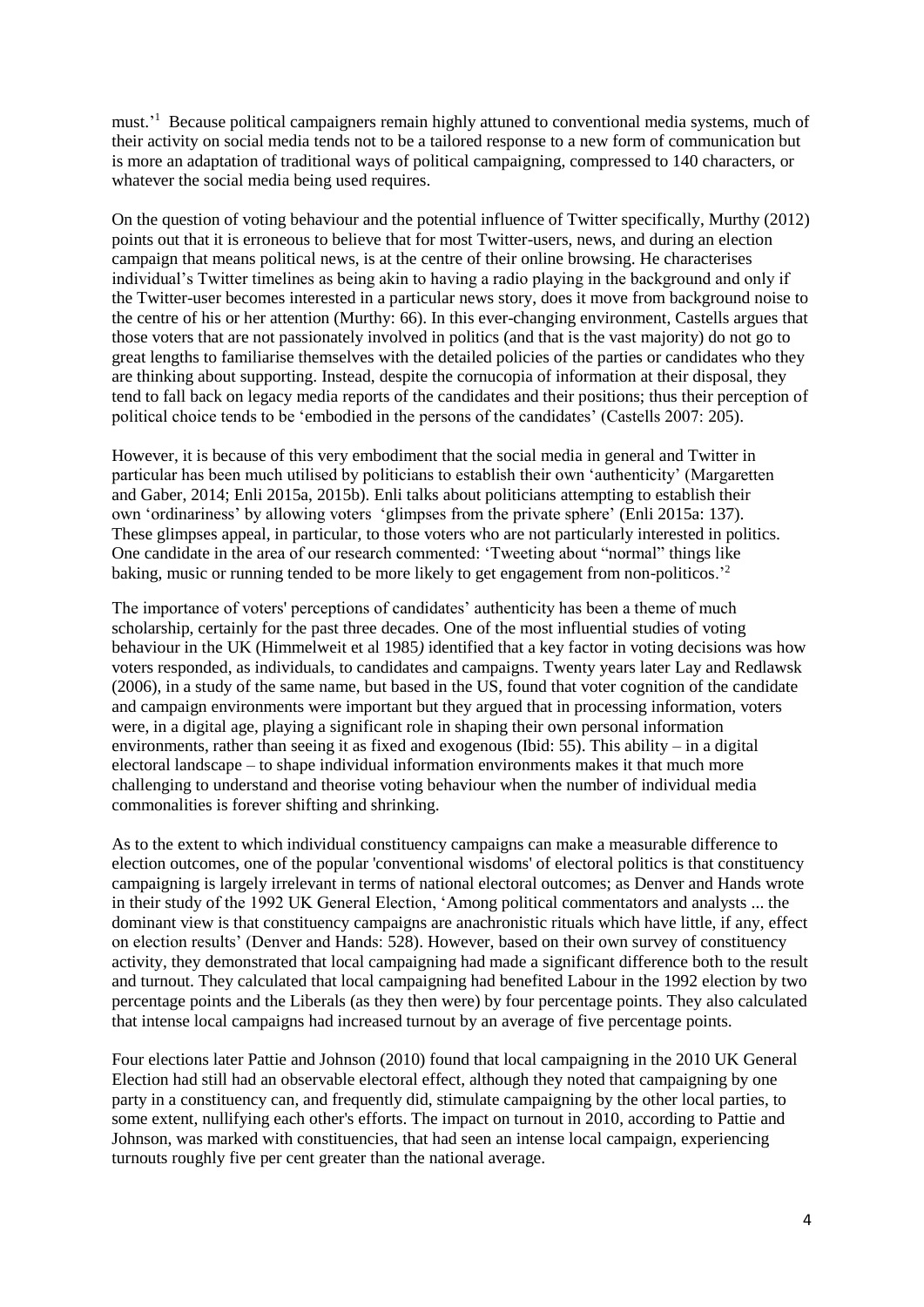A study from the US appears to contain compelling evidence of the direct impact of Twitter on electoral performance. Di Grazia and colleagues (Di Grazia et al 2013), using a database of more than half a million tweets during the campaign for the 2012 US mid-term elections, found that the percentage of Republican candidate name-mentions correlated with the Republican vote-margin in the subsequent election; a finding that persisted even when all relevant variables, including incumbency, district partisanship, media coverage, time and demographic variables were taken into account.

Writing (somewhat presciently) in 1992, Denver and Hands suggested that the then advances in ICTs (the growth of computers and the ubiquity of faxes and pagers) was tending to make local campaigning ever more important (1992). And whenever a new technology along that might be employed by political campaigners there is, as Enli points out, an optimistic belief that this will 'democratize political debates and ... empower the people in relation to the power elites, [but] most often with disappointment as a result and never more so than with the advent of Web 2.0 and the growth of social media' (Enli 2015a). Was this the reality in 2015?

#### 2015 General Election

For the 2015 UK General Election the research focussed on the parties' use of social media, and Twitter in particular. The project followed 16 seats along the south coast of England, stretching east to west from Margate to Southampton, enabling us to investigate Twitter's impact on a wide range of different seat typologies. These included nine seats held by the Conservatives, of which five were targeted by UKIP and three by Labour, four seats held by the Liberal Democrats, all of which were targeted by the Conservatives and two Labour-held seats, both targeted by the Conservatives. It also included Thanet South (being contested by Nigel Farage, leader of UKIP) and Brighton Pavilion (held by Caroline Lucas, Britain's only Green MP). In the event, the Conservatives held all but one of their nine seats and took four seats from the Liberal Democrats and one from Labour. They successfully resisted UKIP leader Nigel Farage in Thanet South and lost just one seat – Hove – to Labour. The Greens held their one seat and Labour held on in Southampton Test.

Given the increasing variety of party competition at constituency-level across the South (some are primarily Conservative/Labour contests, some are Conservative/Liberal Democrat, and many now incorporate significant challenges from UKIP and Green candidates), the classic two-party swing is an increasingly outmoded measure of electoral change. Hence, change in vote share between 2010 and 2015 is the preferred measure of electoral performance; this is not entirely satisfactory given that UKIP was hardly a factor in 2010 but, nonetheless, is a more useful guide than swing, which is essentially a measure of changes in support between two parties.

>>Table One here<<

In our selected region the overall change in the vote share is shown in Table 1. Overall the Conservatives were up on 2010 by +0.6%, but this concealed a wide range (excluding Farage's contest in Thanet South) from  $+5.4\%$  in Southampton Itchen to  $-1.1\%$  in Eastbourne. Labour's average vote change was +1.3 % but their performance ranged from +9.3% in Hove to –3.9% in Portsmouth North. UKIP's average vote change (excluding Thanet South) was +11% and ranged from +18.2% in Folkestone and Hythe down to +3.2% in Brighton Pavilion. The Liberal Democrats' average vote change was –15.7% with their best, or least bad, performance being –9.1% in Eastbourne and their worst in Portsmouth South<sup>3</sup> of -23.6%. The Green Party averaged an increase in their vote share of  $+3.6\%$ , with their best performance (excluding Brighton Pavilion) being  $+5.8\%$  in Portsmouth South and their worst +1.6% in Brighton Kemptown.

#### Methodology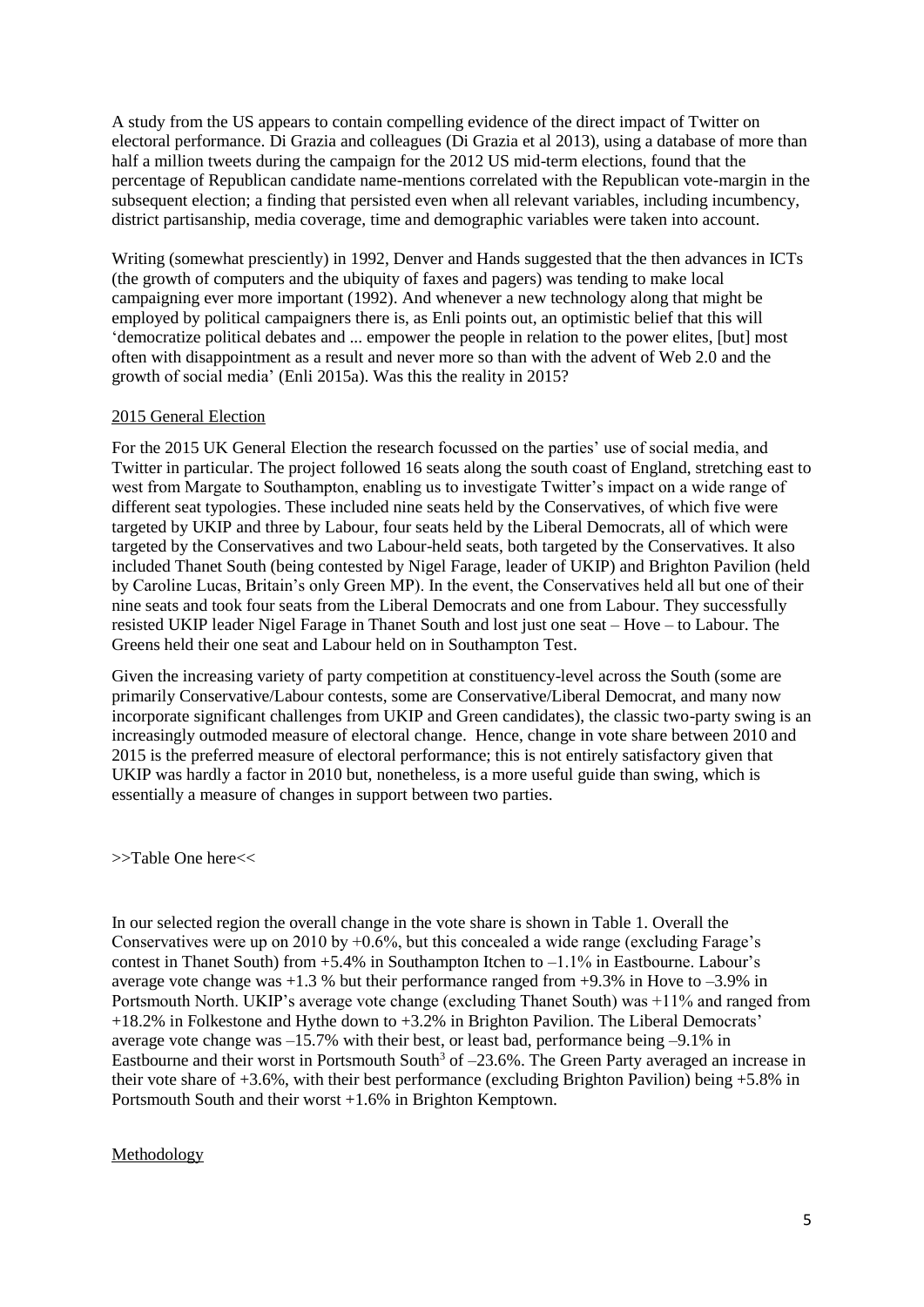The research utilised a software tool – Method52, a Natural Language Programming (NLP) algorithm developed jointly by Informatics scholars at the University of Sussex and the Centre for the Analysis of Social Media at the think-tank Demos. It is based on natural language programming and analyses language and meta-data for selected Twitter accounts.<sup>4</sup>

The Twitter feeds of the five main parties and/or their candidates in our 16 constituencies – that is all Tweets from candidates and local parties and all Tweets that mentioned (@) candidates and local parties – were collected and analysed. 5 We also monitored any mention of social media in the context of the campaign in our constituencies on local, regional and national press, radio and TV and major news websites. In addition, because we wanted to focus particularly on the Brighton and Hove seats, we monitored the public Facebook pages of the respective parties and candidates in the three seats, as well as the Facebook and Twitter postings of all the main campaigning groups in the city. We also undertook email surveys of all the candidates and parties in our area and the local political journalists and editors who had been involved in reporting the campaign.

Tweets were collected between 31 March and 7 May 2015 inclusive (the 'short campaign'). We collected just over 26,000 outgoing tweets sent by candidate and constituency party accounts and almost  $460,000$  incoming ( $@$ ) tweets mentioning one of these accounts. Overall, tweets to these accounts greatly outnumbered tweets from them (by a ratio of 17:1). We had two obvious outliers – Nigel Farage, leader of UKIP, who received on average 8,500 tweets per day over this period and Caroline Lucas who received a daily average of 1393 tweets. The other candidates and parties received, on average, only 32 tweets per day. Excluding tweets to Farage and Lucas, the ratio of incoming to outgoing tweets was just 2:1 – a relatively meagre return on the efforts of the parties and candidates.

>>Figure 1 here<<

#### Politicians and Journalists in the Twittersphere

Our survey of candidates suggested that Twitter was more utilised by the minor parties than the major ones. <sup>6</sup> A minor party candidate said their most effective use of Twitter was as a means of reaching local journalists who were among his followers: 'it helped me get the odd quote into articles that might not otherwise have happened.'<sup>7</sup> Another said that Twitter had been a useful campaigning tool: 'it showed we were "on the ball" on topical issues as they broke and had something to say – it also led to many "re-tweets" showing the level of support for our policies.<sup>'8</sup> However, as was probably the case with the national campaign, this candidate felt that Facebook had been far more useful. It was, he said: 'more flexible than Twitter and capable of detailed policy/campaigning posts. We also found that paying for boosting Facebook posts was very effective at reaching beyond the usual Facebook suspects and supporters – we reached many hostile people that way and engaged in many debates with them over policy.' 9

Candidates from the two main parties tended to be less enthusiastic about Twitter. 'Moderately important' was how one described it and went on to say: 'We could demonstrate what activity we were doing locally, but we were also aware that we were not talking to the general public en mass – rather to a political bubble. … It was useful for re-butting inaccurate accusations by opposition candidates.<sup>'10</sup> Most agreed that Facebook was a more useful campaigning tool, using Twitter mainly for posting photos and to broadcast campaign activity, although this did have some positive effects: 'Feedback from voters often said they thought I had "energy" because they saw what I was up to on Twitter [and] campaign groups liked it if I re-Tweeted them and felt supported.'<sup>11</sup> But Twitter was also seen as potentially problematic when it was used as a means of attack by opponents, particularly when based on a tweet from a supporter who had inaccurately represented the candidate's views. One major party candidate was succinct – 'It was not an effective campaigning tool' she said.<sup>12</sup>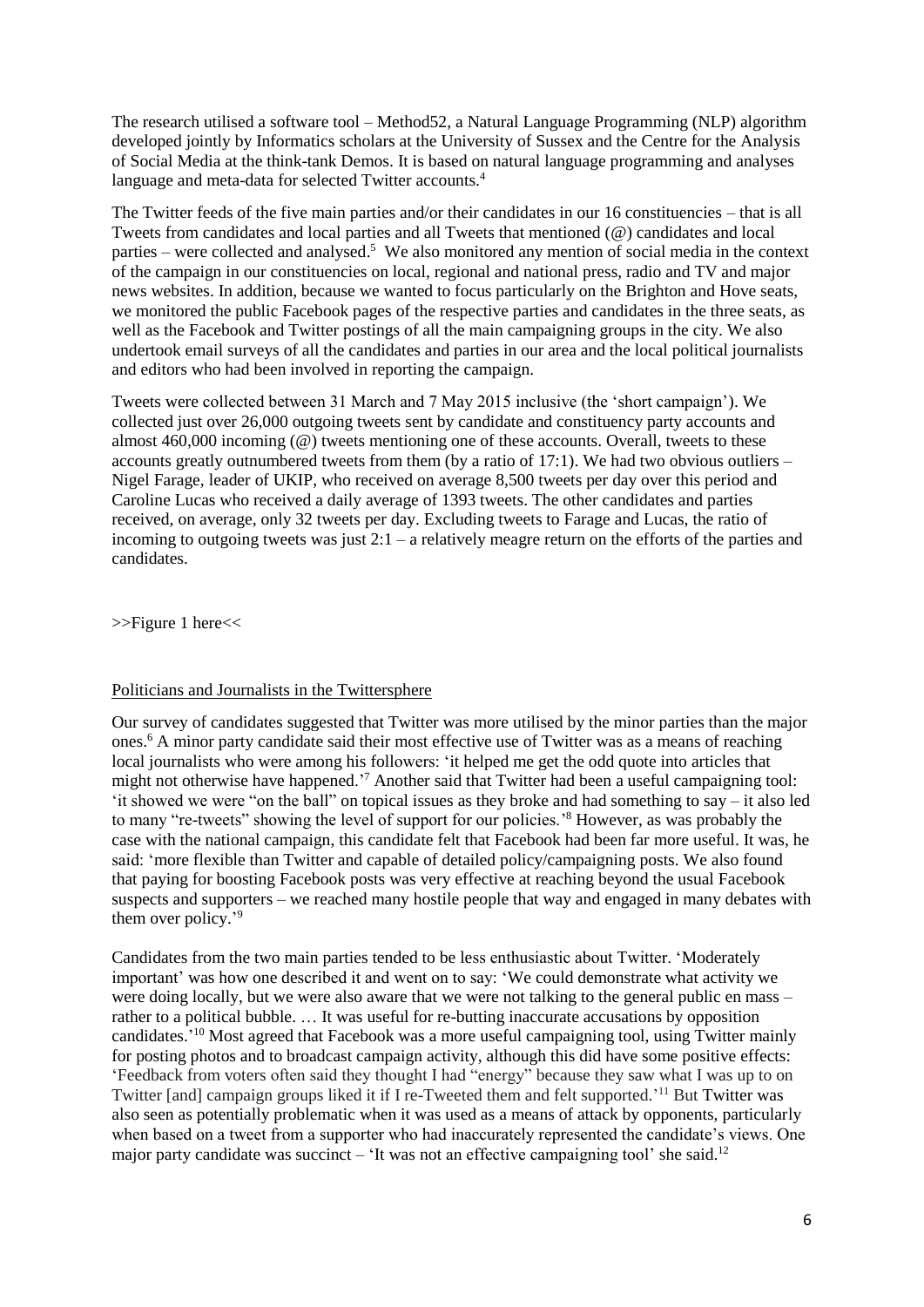The journalists we surveyed were almost equally guarded in their use of Twitter. One of the newspaper editor's we surveyed said of Twitter: 'We used it extensively to check stories but try not to use it directly. We do not simply want to become a Twitter conduit. However sometimes needs must.<sup>'13</sup> Another, an editor of a local news website, said that he used Twitter on most days of the campaign but tended only to quote 'from accounts that I know and have followed'.<sup>14</sup> In terms of assessing Twitter as an election news source he said: 'Twitter has a place in the long list of useful news sources but my diary, my phone and my inbox remain much more useful. I tend to use Twitter and Facebook for supporting information and as channels to transmit headlines, links and other information about stories on our website.' 15

#### Twitter and Electoral Performance

In investigating whether we could identify any relationship between Tweets received and electoral performance we sought to replicate the Di Grazia (2013) finding from the US 2012 mid-term elections, which established a strong correlation between candidates' @mentions and vote share.

>>Table 2 here<<

If we look at the pattern of tweets *received* by parties/candidates i.e. @mentions, which we are describing as 'tweets received', then we see an interesting aggregate pattern. Table 2 shows the median number of tweets received, by account, for each of the parties. This is then translated into a relative received share (median sent and sent share are repeated here for comparison). The median number of tweets received by each of the parties has been translated into a relative received share. On the face of it there is an apparent relationship, coincidental or otherwise, between Twitter mentions and vote share; particularly with regard to the Conservatives, Labour and UKIP, less so with the Liberal Democrats; and with the Green Party as something of an outlier (though this is probably explained by the high levels of activism in the Green-held seat of Brighton Pavilion). This result is potentially interesting but needs to be investigated on a constituency-by-constituency basis and/or on a broader regional /national basis to be persuasive.

All of which suggests that a more sophisticated measure of Twitter activity is required if anything meaningful is to be said about the relationship between Twitter activity and vote-share, in particular a measure that looks at how each candidate made use of the tool in their election campaigning activity. One relatively simple way of doing this is to look at the extent to which candidates, or their parties, replied to direct @mentions. Using this as our analytical tool we find more substantive evidence that appears to partially corroborate the Di Grazia finding about impact on electoral performance and substantiates the turnout finding, although neither is conclusive.

In Table 3 we show how the parties in our region did in terms of 'conversing', i.e. what we are calling their reply rates, in other words how often they responded to @mentions.

>>Table 3 here<<

We sought to correlate the reply rate (@mentions) with final vote share and found a Pearson correlation of just 0.12 (i.e. not significant). However, it was the analysis at individual seat level that proved potentially to be the more interesting (Table 4).

>>Table 4 here<<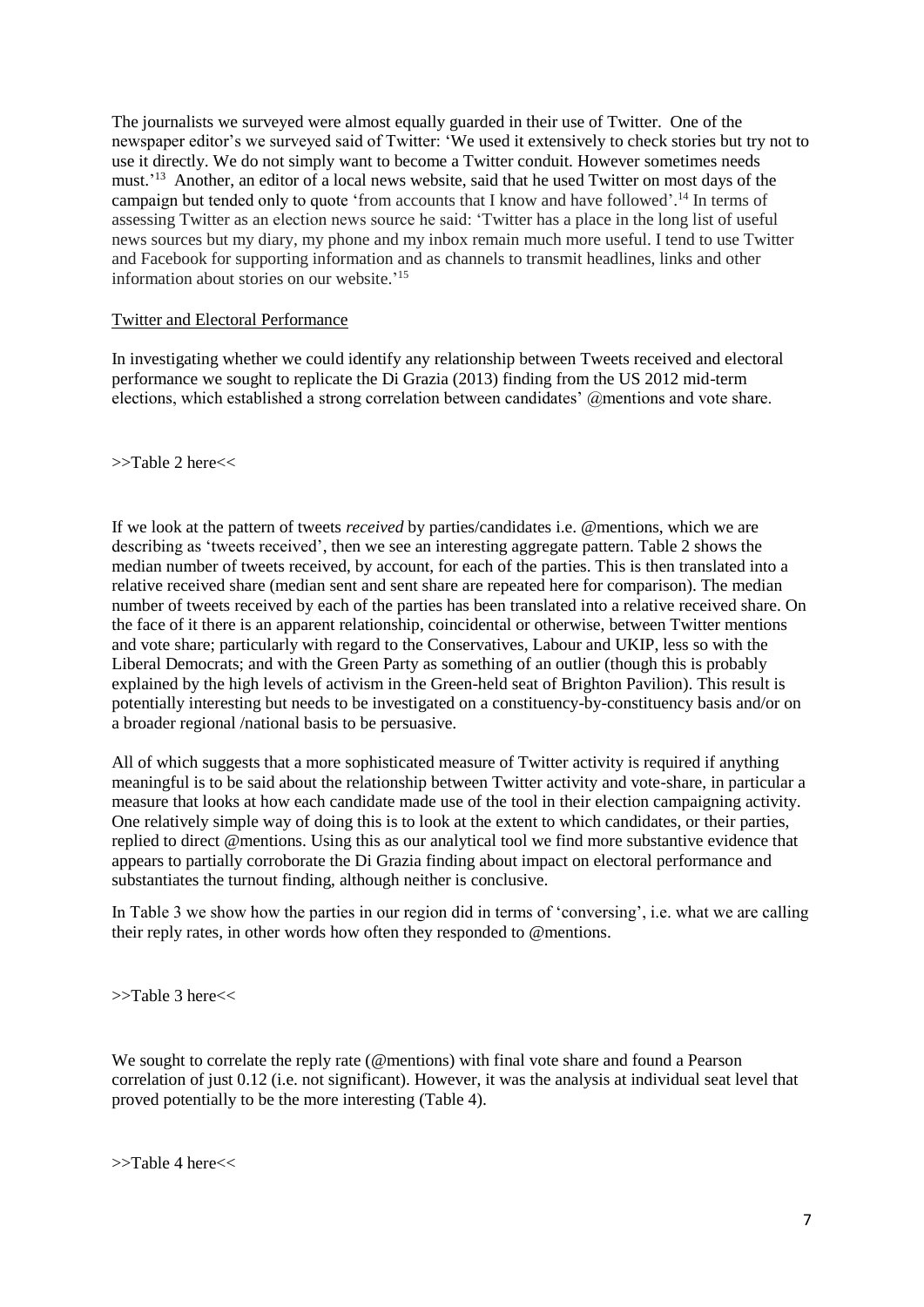We looked for correlations between the 'reply rates' of candidates/parties at *constituency level* and compared them with how they fared electorally and found some interesting correlations. We measured electoral performance by looking at the difference between the change in a party's constituency voteshare between 2010 and 2015 and the change in the same party's *national* vote-share 2010–15. In other words, we used the party's change in the national share of the vote as a baseline against which to see if a particular candidate fared better or worse, on the assumption that this would tell us something about the impact of local campaign factors (including social media output). The 'reply rate' totals both the reply rates of individual candidates and their local party organisations in each constituency (e.g. Caroline Lucas's score aggregates the replies that came from her personal account with those of the Greens in her constituency).

Most of the correlations we discovered were either non-significant or not relevant to the substantive question at hand. There were only three relationships which proved statistically significant in the expected direction and which pertain to the Twitter-vote share relationship and these were:

- Labour candidates did significantly better than the Labour Party nationally when the rate at which responded to @mentions (which we characterise as their Twitter 'reply rate') was high (or worse when it was low):  $r = .487$  ( $p = .028$ )
- UKIP candidates did significantly better than UKIP nationally when their Twitter replay rate was high (or worse when it was low):  $r = .555$  (p.=.013)
- UKIP candidates fared significantly worse than UKIP nationally when the Twitter replay rate of their Labour opponents was high (or better when their Labour opponents' reply rates were low):  $r=-.581$  ( $p=.009$ )

The reply rate-vote share relationships were not significant for any other parties. We can speculate as to why these relationships were only established for the Labour and UKIP candidates but without further evidence this is precisely what it would be – no more than speculation. Nonetheless these findings are suggestive and although far from conclusive do enable us to reasonably infer that this constitutes prima facie evidence that Twitter activity *can* have a significant impact on electoral performance at constituency level; although it is not certain to do so, it is at least consistent with that possibility. However, before making any stronger claims more data is required: at the very least it would be extremely useful to add in scores for Facebook activity as well which, given the private nature of most Facebook activity is just not possible. We would also have wanted to control for the candidates' individual declared campaign expenditures but those figures were not available at the time of writing.

There is one other interesting finding that we can report about Twitter activity and constituency turnout. When we aggregated the reply rates of every candidate (i.e.

Tory+Labour+LibDem+UKIP+Greens) in each constituency and then examined the relationship with turnout we found that it was significant ( $r=456$ ,  $p=.038$ ). This suggests that the overall level of social media activity (as measured by one very limited indicator at this stage) might have a positive effect in engaging and mobilizing voters.

Interestingly, the relationship holds even when we controlled for the marginality of the seat (r=.464, p=.041). This is a useful exercise because it is well established that turnout generally tends to be higher in marginal contests than in safe seats (people are more likely to vote because they figure that their vote has a better chance of actually making a difference to the outcome). This relationship holds regardless of whether the marginality measure (i.e. winning margin between 1<sup>st</sup> and 2<sup>nd</sup> candidate in each constituency) is based on the 2010 or 2015 results as the relevant measure (r=.470, r=.039 for 2015 marginality). It probably makes more sense to use the 2010 marginality score, because that is what voters will have had in mind as the indicator of likelihood that their vote might 'count' when deciding whether to vote or not on 7 May.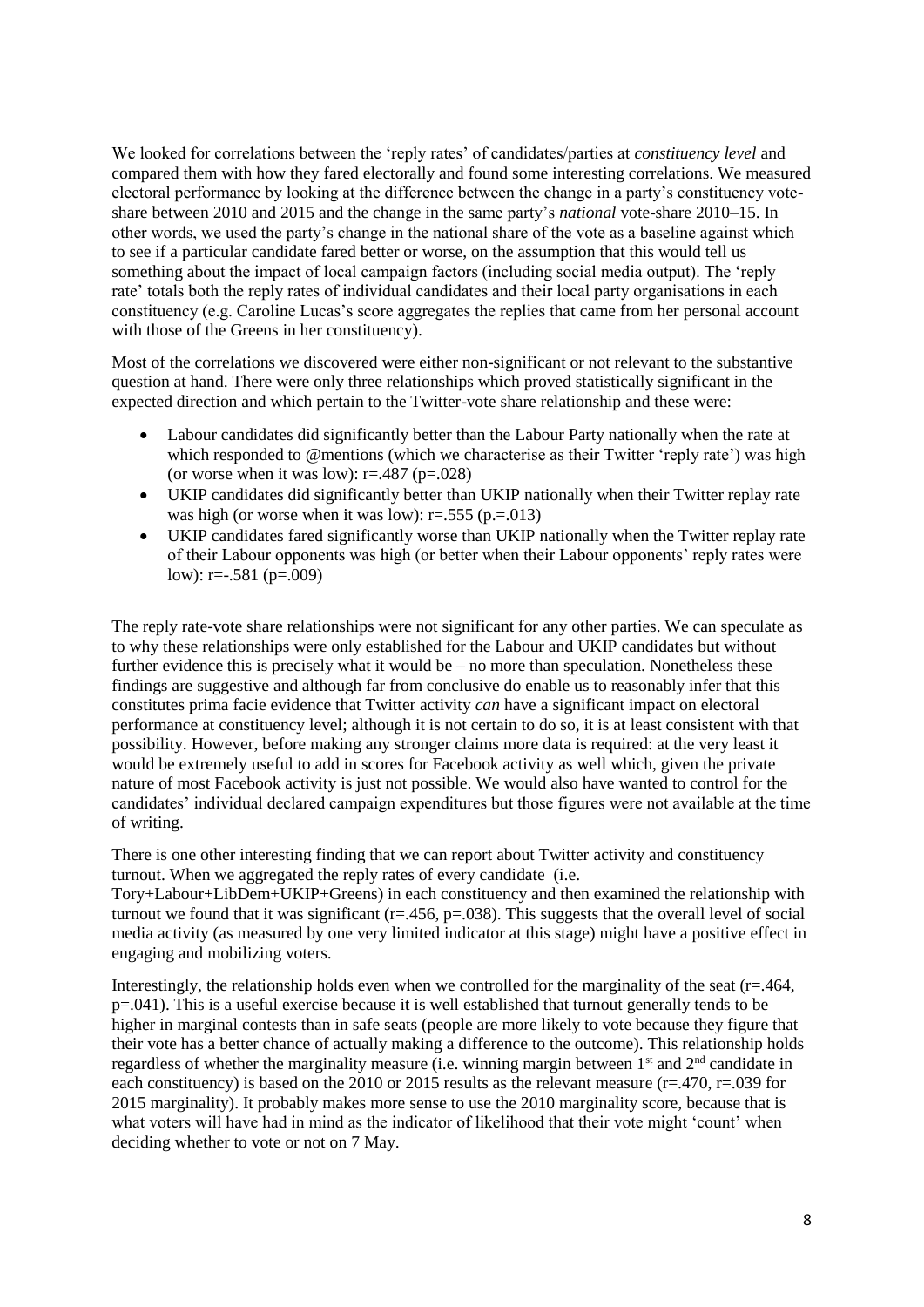#### Candidate Segmentation and Campaigning

We also investigated how parties/candidates used Twitter differently during the campaign. We did this by creating candidate typologies for the varying ways that Twitter was used, based on the following underlying metadata:

- number of  $(\#)$  tweets sent by the candidate (strictly, by account see above)
- $\bullet$  # replies by the candidate
- # URLs in tweets sent by candidate
- $\bullet$  # re-tweets sent by candidate
- $\bullet$  # @ mentions in tweets sent by candidate
- $\bullet$  # hashtags in tweets sent by candidate [n.b. not currently used]
- $\bullet$  # @mentions of the candidate (strictly, of the account) in third party tweets<sup>16</sup>
- $\bullet$

For the purposes of segmentation and as a form of simplification /dimensionality reduction, we have developed a small number of indices from these statistics.

Communicator Index – This measures the extent to which the candidate directs his or her communications towards individuals and thus can be perceived as engaging in a direct communication /conversation with the recipient. Tweets that are not directed in this way can either be joined to a broader topic by the use of one or more hashtags (e.g. #bbcqt – although this possibility is ignored in this analysis) or just directed to those following the account, to whom the tweet is broadcast. So a low communication index will indicate somebody who has a tendency to be what we term a 'celebrity'. The numerator in this case is the number of tweets that are a reply to an inbound tweet (this is recorded in a tweet's metadata – the tweet will be sent to that account) plus the number of @mentions included in tweets (the tweet will be sent to any such account). So it is a measure of the number of directed messages. The denominator is the number of tweets sent by the candidate. So the index is the average number of directed messages per tweet sent. Note that this figure can be  $>1$ , as a single tweet can be directed to multiple specified individual accounts through @mentions.

Educator Index – This measures the extent to which the candidate seeks to pass on information, or other peoples' views, and thus can be perceived as attempting to inform /educate the recipients of the tweet. A high educator index suggests a tendency to be an educator whilst a low index is suggestive of someone who prefers just to chat/make personal opinions known.

By plotting these two indices against one another we obtain a measure of the degree to which a candidate acted as an engager and/or as an educator. The median engager index was 1.20 (range 0.04 to 2.2). The median educator index was 1.01 (range 0.21 to 2.0). Many candidate accounts were scarcely used and for these analyses we eliminated accounts that sent fewer than 100 tweets over the 38 day period (i.e. fewer than 2.6 tweets per day). We describe those with a higher (than median) engager index and a lower educator index as 'chatterers'. Higher in both indices are 'educators', lower in both indices are (act like) 'celebrities', and those with a higher educator index and lower communicator index are 'information sharers'.

In summary, these are different types of user that use Twitter to do different things. This is judged by how they stand on two metrics: first, 'engagement versus broadcast', whether a user tended to use Twitter to talk to one or a small number of people directly, rather than to broadcast to many, and second, the 'educator index' – whether a user tended to use Twitter to pass on other peoples' messages and information, or to share their own.

COMMUNICATOR INDEX

 $communicator$  index =  $(replies + \mathcal{Q} mentions)$ tweets sent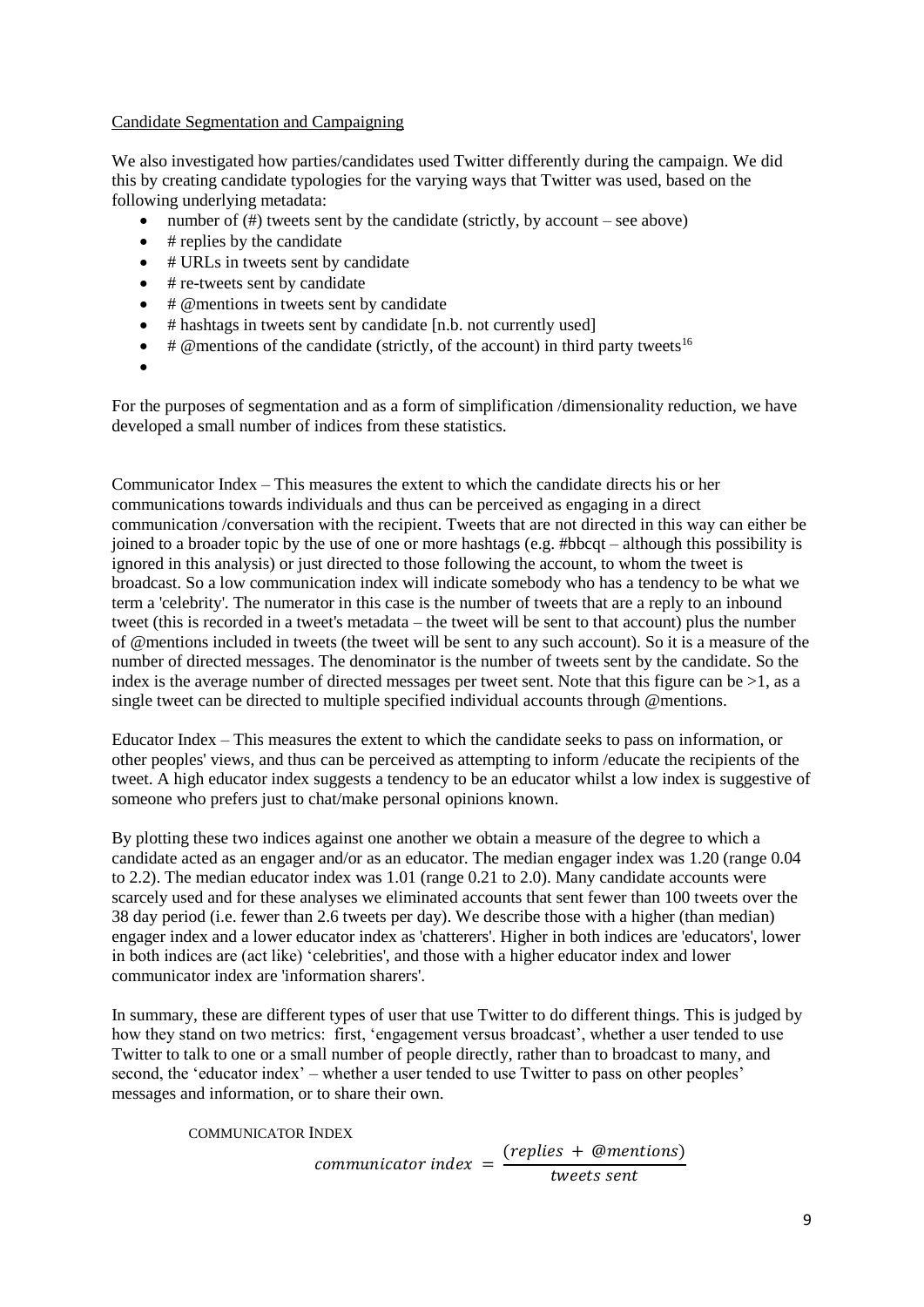#### EDUCATOR INDEX

$$
educator\ index = \frac{(retweets + URLs)}{tweets\ sent}
$$

- 'Chatterers' shared mainly their own information, and usually directly to a small number of people
- 'Celebrities' also shared their own information, but tended to broadcast this to a wider body of people
- 'Educators' shared other peoples' information, but often directly to people they were talking to
- 'Info-sharers' also shared other peoples' information, but broadcasted it to a wider group

>>Figure 2 here<<

The split by segment shows that overall, there are relatively few 'celebrities' and 'educators' and significant numbers of 'chatterers' and 'info-sharers.

>>Table 5 here<<

Our analysis indicates that the parties did use Twitter differently, though there is no particular evidence to suggest that this was centrally mandated. Twitter use varied by party along a couple of dimensions. Liberal Democrat and UKIP candidates were both much less active than Conservative, Labour and Green candidates, who were equally active. Table 6 shows the median number of tweets sent by a candidate (account) across the parties and the implied relative share of tweets. Note that we use median here rather than mean to mitigate the impact of national figures such as Caroline Lucas and Nigel Farage or other outliers. It also shows the number of inactive accounts (sending  $\leq 100$ ) tweets) and as a proportion of the total for the party. This shows that a high proportion of UKIP and Liberal Democrat accounts were effectively inactive.

We also show the number of tweets sent by the third quartile account. Labour and Green accounts are higher, suggesting that highly active Green and Labour accounts were more active than the Conservatives. Putting it another way, it seems that the Conservative candidates were more consistently active, with their efforts also divided across fewer individual accounts (20 vs 26/27 for Green/Labour). In other words for the Conservatives, campaigning on Twitter tended to be more targeted than that of the other parties. The third quartile UKIP and Liberal Democrat accounts show much lower levels of activity than the other parties.

In general, it appears that a candidate's usage pattern – as defined by our four-way segmentation – reflected independent preference rather than party strategy. The scatter diagram (limited to active accounts) in Figure 2 shows that whilst there were members of most parties in most quadrants and a wide scatter for every party (with the exception of no Labour candidates in the 'celebrities' quadrant) the majority of candidates were either 'chatterers' or 'info sharers'.

<sup>&</sup>gt;>Table 7 here<<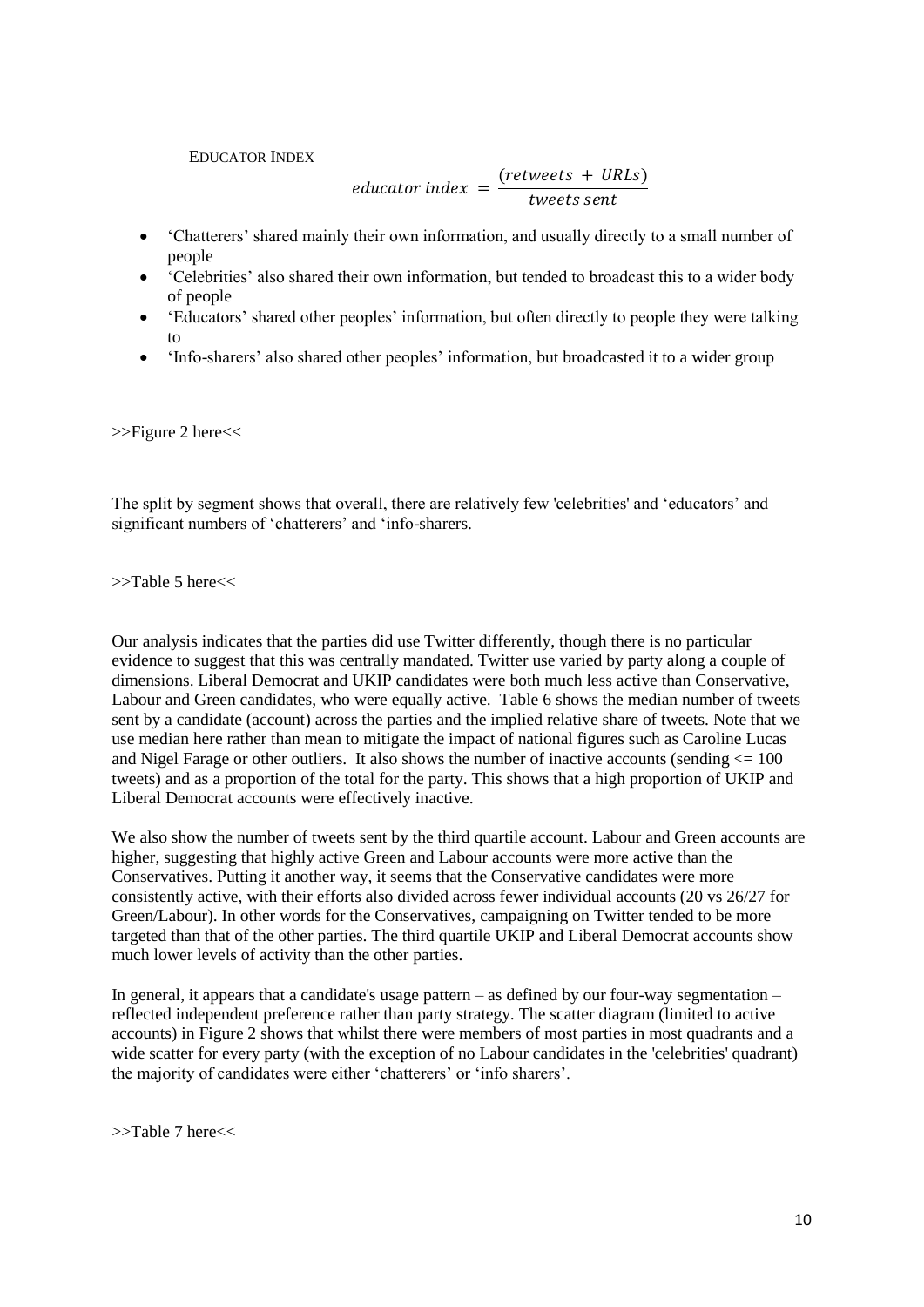Table 7 shows the aggregate statistics (again limited to active accounts) show that all parties had a good share of 'chatterers', who were primarily using Twitter as an opportunity to enter into direct discussion with individuals (a 'virtual doorstep'). Equally popular for Conservatives, Labour and Liberal Democrats was the 'educator' strategy, which backs up such direct messages with supporting links (or re-tweets). For the Conservatives, Labour and Liberal Democrats 77%, 65% and 72% respectively of all active accounts pursued one or other of these strategies. The Greens and UKIP, however, tended to have more accounts that just 'broadcast' to their account followers. 58% of Green accounts and 60% of UKIP accounts showed this pattern of being more biased to broadcast strategies (mainly 'information sharers').

So to what extent, if any, can we equate electoral success (in our constituencies) to the types of Twitter users we identified? As earlier indicated we did identify data that suggested that one aspect of Twitter activity – the rate of reply to @mentions – could be indicative of a more engaged and active candidate and this bore some relationship to subsequent electoral performance. However, our broader candidate segmentation approach offers little support to this finding. So, for example, in the main, the Liberal Democrat and UKIP candidates largely ignored Twitter, but the Liberal Democrats were crushed while UKIP were (arguably) relatively successful in terms of vote share, albeit against an unknown base of support. Conservative and Labour candidates broadly pursued a similar (varied) range of strategies across the constituencies whilst Labour generally disappointed in these constituencies. Hove, where Labour performed very strongly and won the seat on a large swing, saw the Labour, Green and Conservative candidates all active on Twitter and all pursuing 'chatterer' strategies, but the Green candidate pursued the most active Twitter campaign (by some margin), but emerged with relatively meagre rewards. All of which demonstrates that individual candidate activity on Twitter, indicative as it might be of local levels of campaigning, probably only has a marginal impact on electoral performance when weighed against other local factors and the overwhelming national electoral trends.

#### Issue Agendas

Another area we investigated was what issues were most prominent on Twitter during the campaign, and how this compared between parties and with the issue agendas of the mainstream media and the public. When we look at the issue agendas pursued by the parties via their Twitter accounts it is impossible not to be struck by the relative message discipline that their feeds demonstrate.

>>Table 8 here<<

For Labour and Conservatives the three top issues are exactly the same – Economy, Education and Health; the Liberal Democrats substituted Housing for Health, UKIP (unsurprisingly) have EU/Immigration, instead of Education, in their top three, whilst the Greens (again unsurprisingly) have Environment, in place of Education. Only the Conservatives and the Liberal Democrats – presumably reflecting their recent past as coalition partners – heavily featured the outcome of the election (i.e. the possibility of Labour finding itself having to deal with the SNP) which was characterised as a 'constitutional' issue. The presence of Local Government, as an issue, is directly related to the fact that elections for many of the local authorities in our sample were taking place at the same time and this also probably accounts for the prominence given to Education as an issue, which did not figure as a national election campaign issue. We also investigated the extent to which the Twitter conversations shared the same issue agendas as could be found in the traditional media and the public's agenda, as represented by the polls.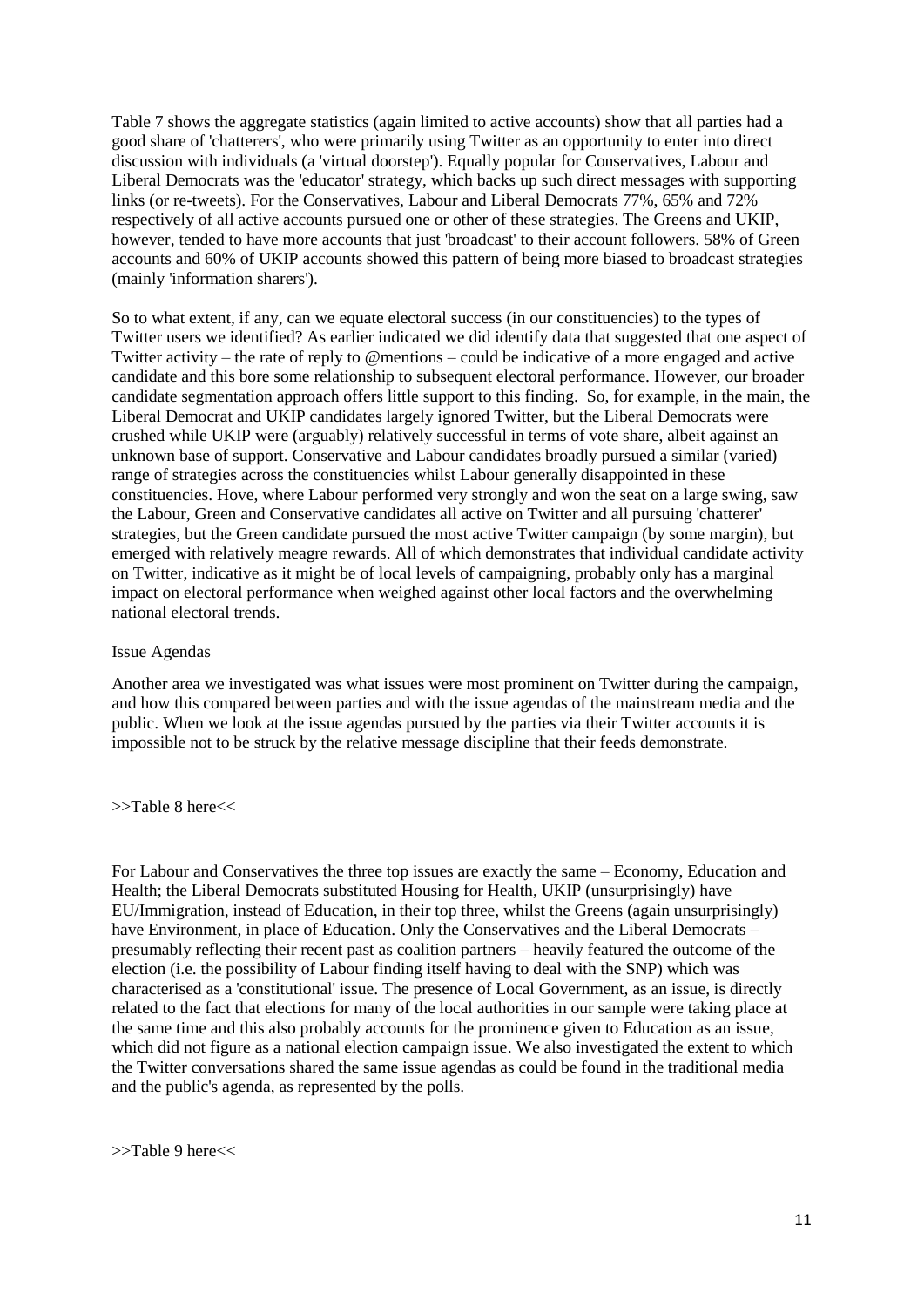Table 9 presents this information in summation; it should be noted that it compares our local Twitter data collection with the issue agendas reported nationally for the media and the public, as well as the local media agenda. It should also be noted that there are no grounds for believing that the electoral 'conversation' in the South was significantly different from that taking place in other parts of the UK (with the exception of Scotland). In looking at this comparison we can assume that the optimum agenda for any medium of communication is to achieve an issue agenda score as close as possible to that of the public's. Scoring 0 for those items which achieve an identical rating with the public and one for items that are out by one and so forth (and 10 for items that do not appear anywhere on the public's agenda) we see that our Twitter conversations (with a score of 17) did significantly better in reflecting public interest than did the national media which consisted of a broadcasters' score of 54 and a national newspapers score of 60. However, it is worth noting that it was the local media, with a score of 16, whose issue agenda was closest to both the local Twitter conversation and the public's, with their top five items exactly matching those as reported by YouGov.<sup>17</sup>

#### Two models of Twitter Use

One of the overall conclusions of our research is that despite the fact that 2015 represented the second General Election in which Twitter featured as a major campaigning tool, the picture that is emerging is one of a profound mismatch in expectations between the general public and the traditionally organised political parties. Underlying the mismatch are two quite different models of how political discourse should proceed on social media – one held by the political parties and the other held by the general public (or at least those interested in engaging through Twitter).

The model for political discourse, as represented in Figure 3, held by the traditionally-organised parties can be termed the 'doorstep model'. Political interaction between public and candidates in general elections has traditionally been undertaken face-to-face at the local constituency level – very often literally at the doorstep. Allocation of resources by parties has been based around a focused physical geographic perspective; target constituencies are identified and resources put in place to help a local constituency candidate galvanise and win over potential voters – and then to 'get out the vote' on the day. Whilst central resources can be provided to support, much of the organisation and leadership is devolved to the local constituency candidate. Out-performance is achieved by putting together a strong local team of conveners, and by canvassing the local population successfully. These well-embedded local organisations provide a high barrier-to-entry for new political entrants.

Participation in the political process by the general public is encouraged through physical interaction based around locality – meeting with canvassers through door-to-door cold calling, open 'town hall' meetings, local party events (both political and social) etc. The essence of the model is to embed the party in the community and to encourage the development of loyalties through a mix of discussion, persuasion, the provision of support, fixes and favours through constituency clinics, social ties and group norms. This historically has been a powerful model and continues to reap rewards for the major parties when well executed. It can be argued that the successful Conservative campaign was built around this tried-and-tested model, targeting successfully vulnerable Liberal Democrat seats on a constituency-by-constituency basis.

A possible approach to Twitter falls naturally out of this model and appears to have been adopted by the main parties. Constituency candidates develop for themselves a presence on Twitter and engage with the general public through a series of interactions, preferably on a daily basis, that seek to establish a community. In essence, candidates seek to extend to the Twittersphere the kind of local community that they aim to create on the ground. A well-organised local constituency campaign will have a regularly updated Twitter feed or feeds that relate closely to the candidate him/herself, though the level of interaction will typically depend on the candidate's personal level of enthusiasm for the medium. Various approaches are possible and are employed by candidates on an individual basis (with no evidence of party instructions or mandate on how to proceed):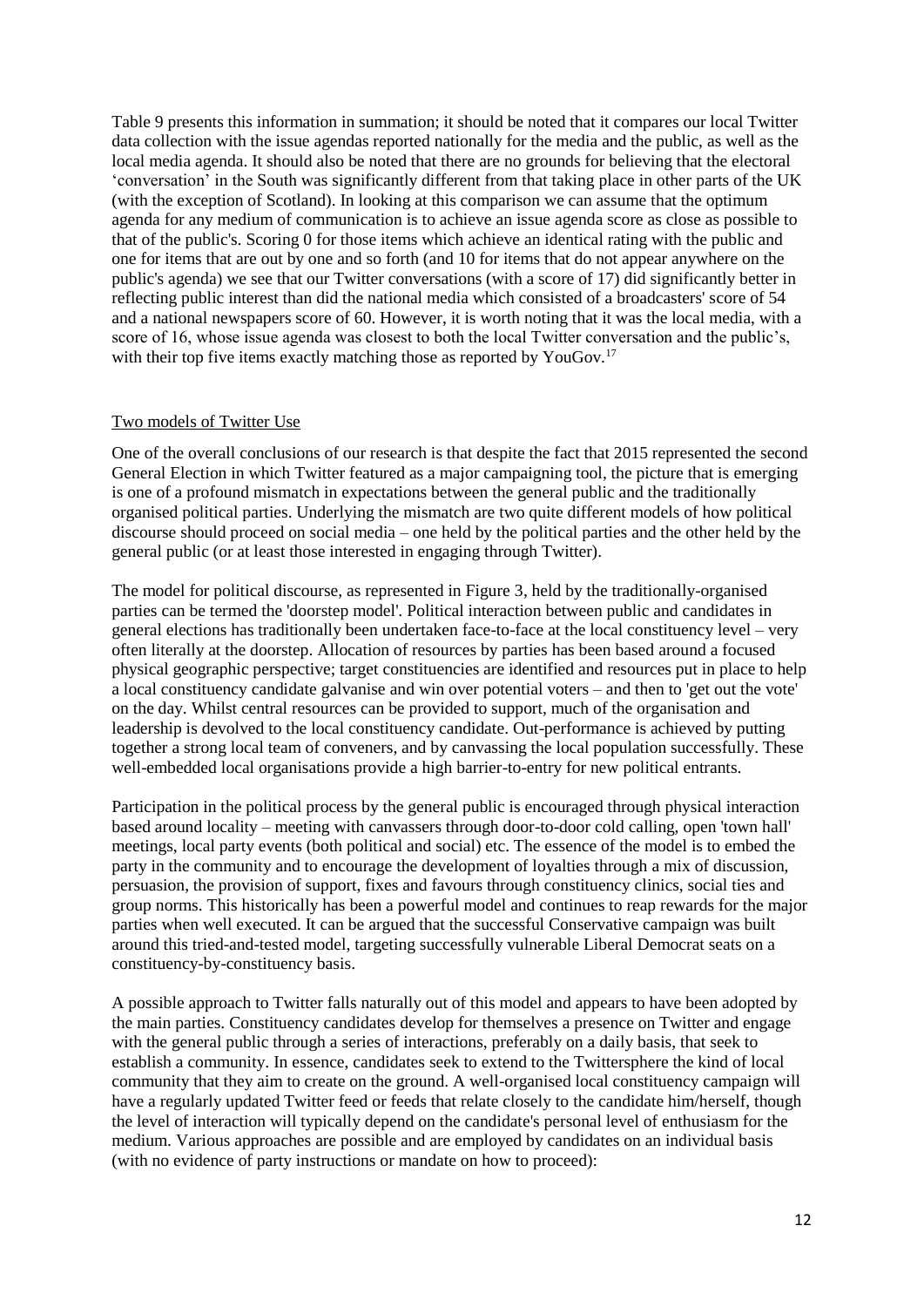- Chatting with people as they drop into the account (by sending a message). This is roughly equivalent to meeting and chatting with people in the town centre as they stop by a party booth. This is a 'casual conversation' approach.
- Sending out regular information updates with links to press conference videos, articles, position papers etc – directed either to the account's followers ('information-sharing broadcast') or to individuals ('educational conversation'); or
- Providing regular updates to followers of latest activities or personal thoughts ('celebrity broadcasting').

While these strategies differ in detail and effect, they all share the same localist frame – and stand or fall on the competence and charisma of a local candidate and his or her support team.

But the model for political discourse held by the general public is somewhat different as represented by Figure 4 and is built around the way in which Twitter has been designed to operate and, in particular, around two salient features of Twitter. The first is that Twitter is an event-driven medium. People post to Twitter when they are emotionally affected by some incident in their lives (or in the life of someone else in whom they feel vested). A high proportion of posts by members of the public are therefore triggered by some event, and the post itself is oriented around that event. Tweet volumes will therefore often show the 'twitcident' pattern – a large spike in tweets reflecting individual responses to some shared external, event stimulus. These tweets, sent by ordinary members of the public, will be oriented in one or more of three possible directions:

- towards account followers (usually a small number of people, often know personally) and/or directed at ('@') particular friends or acquaintances (See Figure 4) (1);
- to a hashtag for a current shared discussion (2a) or long-term shared topic or channel (2b); or
- to a 'celebrity' account, especially (for political conversations) towards a major political figurehead such as Nigel Farage, Caroline Lucas, Nicola Sturgeon, David Cameron etc. (3)

The second feature is that Twitter is dominated by a relatively few number of accounts that have a high number of followers – some celebrities, some mainstream news broadcasters and commentators, and some a new (and increasingly powerful) breed of digital commentator. Twitter's follower system allows these personalities to communicate in broadcast to huge followings (3) – but also gives ordinary members of the public the opportunity to reach out to the celebrity directly. This system allows celebrities to develop an ersatz relationship with very large audiences.

These two models for interaction are not particularly compatible. On the one hand, significant resources are expended by individual constituency candidates attempting to interact with local constituency members and to build a local following online directly with very meagre returns on effort. On the other hand, members of the public reach out in large numbers to 'celebrity' politicians, and contribute avidly to national debates and discussions driven by particular events (e.g. political debates, national radio, TV etc.), with little or no response from the political classes. The misalignment is almost comical.

#### Conclusion

One of the original aims of the project had been to investigate the extent to which Method52's use of Natural Language Programming (NLP) would be a helpful tool in analysing Twitter during the campaign. As a result of this research we would suggest that it is but only to a limited extent. For example during the various party leaders' debates Meothod52 was used to measure support by classifying tweets as either 'boos', 'cheers' or neither, for the various leaders (Daily Telegraph 2015).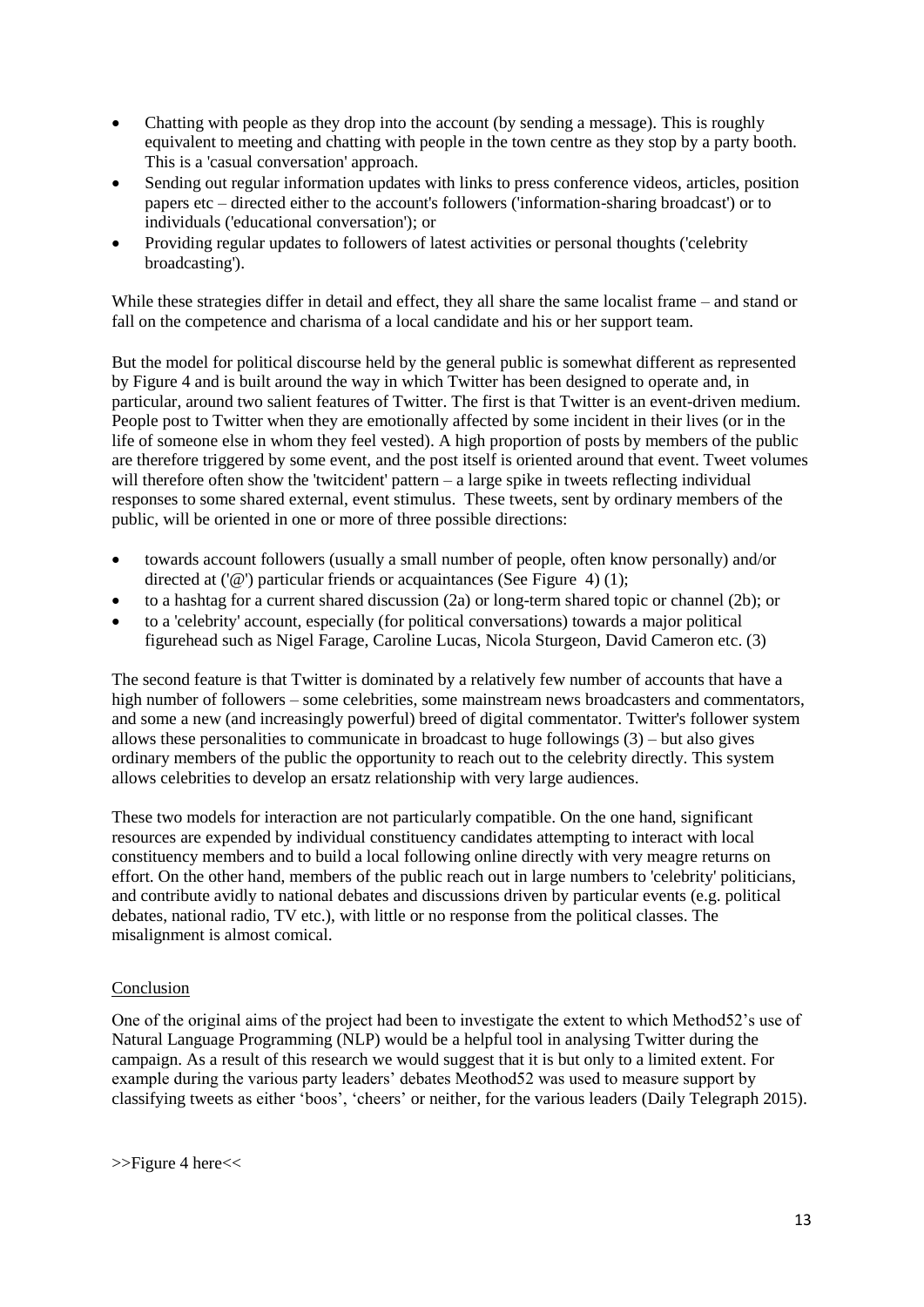On Twitter, the least popular national party leader appeared to be David Cameron, the Conservative leader, who won the election, whilst the most popular was Natalie Bennett<sup>18</sup> of the Greens, whose party came last. This is a graphic demonstration of the difference between the Twitterarti demographic and that of the electorate as a whole. An additional reason for using NLP to analyse political conversations is because the high frequency of sarcasm, wit and parody that occurs in political debate is not something that is easily analysed by algorithms.

So the question remains, is Twitter a useful tool for studying elections? The obvious answer is that all information about election campaigning and voting behaviour is useful; the extent to which Twitter has particular utility remains an open question. Election research is problematic. On the one hand, the failure of the opinion polls in the 2015 election are indicative of the shortcomings of quantitative approaches to understanding voting behaviour; on the other hand, the problematics of asking voters to unravel their own political motivations makes qualitative research also of limited value. The theoretical value of Twitter as a tool for election research is that the quantitative data is direct, accessible and, in terms of the meta-data, unambiguous; and on the qualitative side, the expressions of opinion and sentiment found on Twitter are raw and unmediated. But Twitter has its shortcomings as a research tool.

Twitter is an interactive medium and people tend to interact mostly with their friends and those whose views they find agreeable. It is not a general broadcast medium, but nor is it more directly personal as is Facebook. This is a key distinction; for, as our own survey of local campaigners appears to indicate, the indications are that parties are increasingly seeing Facebook as a more effective means of reaching the electorate. In November 2014, according to an invoice leaked to the BBC, the Conservative Party spent over £100,000 in just one month on Facebook advertising (Hawkins 2015). After the election, a Conservative advisor suggested to this author that during the campaign the Party's spending on Facebook rose to many times this level. The Conservative's US campaign advisor, Jim Messina (2015), said that Facebook had been critical to the success of the campaign: 'Of all the ways of communicating to voters, using Facebook and other social media, was the most effective because it was often a message shared by their friends or others they trusted versus politicians and the media that they don't trust.' A comment that was underlined when, Facebook founder Mark Zuckerberg announced that on 24 August one billion people worldwide – one in seven of the earth's population – had accessed Facebook on that day (BBC News 20015).

So it is important to study Twitter within the context of the broader digital campaign. What is visible to researchers is not the same thing as what is important to the campaign itself, and Twitter was just one of the 'digital channels' that the parties utilised during the campaign. The lion's share of tangible outcomes – volunteers and donations and vote pledges – as Miller and Hogarth (2015) have reported, came from email interactions and, as has already been alluded to, a great deal of the targeted messaging was done on Facebook – which because of the privacy of most of these interactions, cannot be researched in the same way as Twitter posts.

One major area of research lacunae is on the reception/receiver-side of these interactions. We still know very little about the kinds of information that people pay attention to, and the kinds of messages (if any) that actually prompt actions such as a pledge to volunteer, to make a donation or to change a voting intention. This is a really crucial missing part of the puzzle.

In addition it is important to bear in mind just how untypical the Twittersphere is compared to society as a whole. The latest Ofcom research into the UK population's use of news sources tells us that social media is of growing importance, particularly among the young – of whom 47% identify it as one of their main sources of news. However, there is a clear difference between Twitter and Facebook usage in this context. Facebook is named as overall the sixth most used source of news, with 12% of all adults naming it as their most preferred source. Twitter, on the other hand is the 19th most preferred source with only 4% of adults naming it as their 'go to' news source (Ofcom 2015). And Twitter's 15 million UK users are heavily biased towards the young, with two thirds of its users being under 34, the group that votes the least; whilst Facebook's 31 million users are, more or less, spread evenly across all age groups (White 2015). It is also, anecdotally, assumed that the Twittersphere is more left-wing than is the general public, more male and better educated. Hence, Twitter has not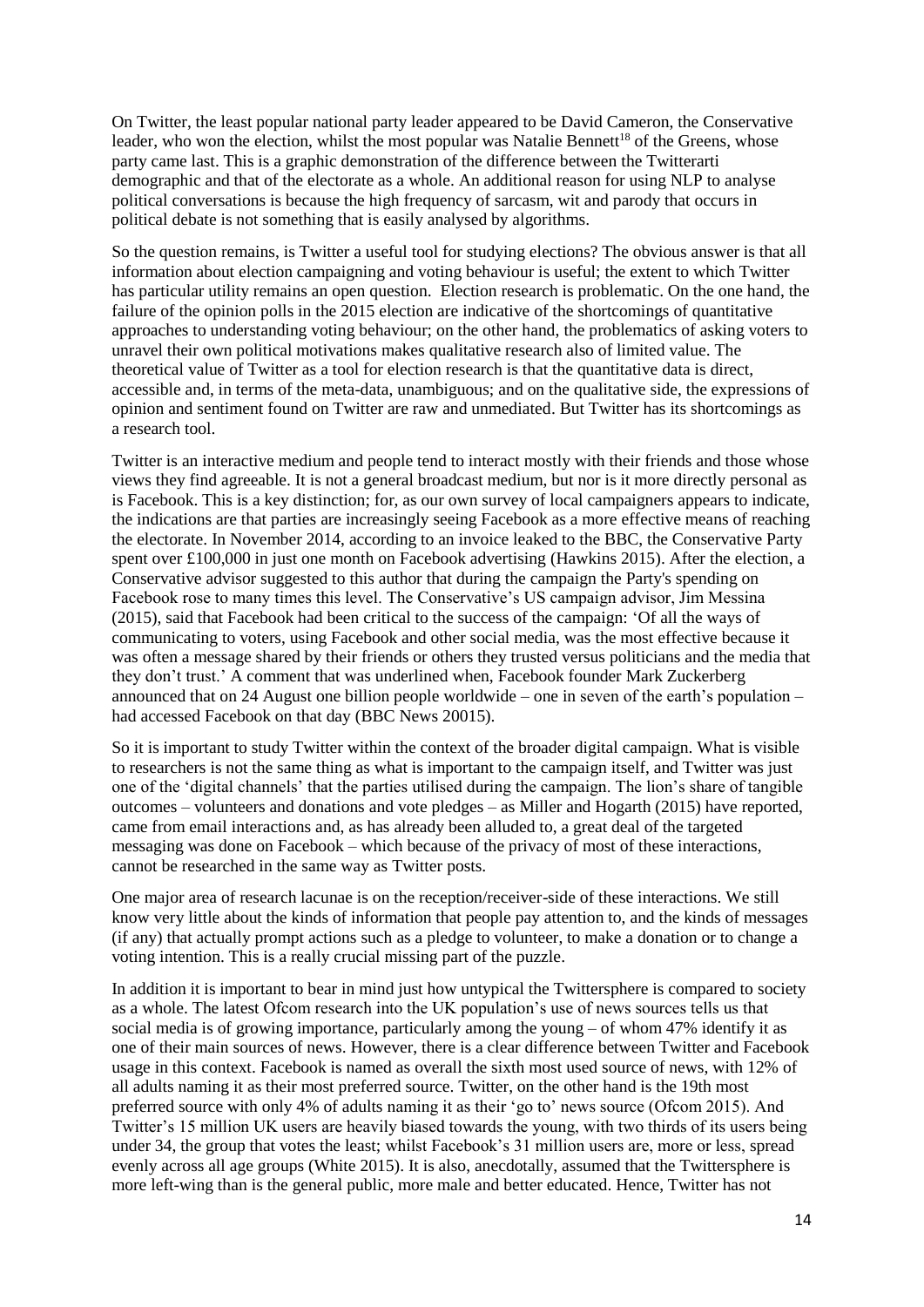proved to be a useful means of forecasting national election outcomes as Burnap et al (2015) found after hazarding a wholly incorrect forecast just days before the UK 2015 election. Nonetheless, as this research demonstrates, studying Twitter activity during an election campaign is still a very useful source of information for researchers, even if it is, and will always be, unable to tell us who's going to win.

#### **Acknowledgement**

The author gratefully acknowledges the important contributions made to this paper by Paul Webb, Jeremy Reffin, David Weir and Simon Wibberley of the University of Sussex, Mark Margaretten of the University of Bedfordshire, and Alex Krasodomski and Carl Miller at the Demos think-tank.

#### **References**

Barberá, P et al (2015) Tweeting From Left to Right: Is Online Political Communication More Than an Echo Chamber? *Psychological Science*¸ August 2015 <http://pss.sagepub.com/content/early/2015/08/21/0956797615594620> (accessed 18 September 2015).

BBC News (2015) Facebook has a billion users in a single day, says Mark Zuckerberg, 29 August, <http://www.bbc.co.uk/news/world-us-canada-34082393> (accessed 29 August 2015).

Brabazon, T. (2008) Here Comes Everybody: The Power of Organizing without Organization, *Times Higher Education*, 3 April.

Castells, M. (2007) Communication, Power and Counter-power in the Network Society, *International Journal of Communication* 1(1): 238–266 .

Castells, M. (2009) *Communication Power*, Oxford: Oxford University Press.

Chadwick, A. (2013) *The Hybrid Media System. Politics and Power*, Oxford: Oxford University Press.

Coleman, S. (2001) Online campaigning. In *Britain Votes 2001* (ed. Norris, P.), Oxford: Oxford University Press, pp.115–124.

Daily Telegraph (2015) The Election debates: who won according to Twitter, *Daily Telegraph* undated

[http://www.telegraph.co.uk/news/general-election-2015/politics-blog/11512203/Election-debates-](http://www.telegraph.co.uk/news/general-election-2015/politics-blog/11512203/Election-debates-Who-does-Twitter-think-is-winning.html)[Who-does-Twitter-think-is-winning.html](http://www.telegraph.co.uk/news/general-election-2015/politics-blog/11512203/Election-debates-Who-does-Twitter-think-is-winning.html) (accessed 3 September 2015).

Denver D and Hands J (1992) Constituency Campaigning, *Parliamentary Affairs* 4 (4): 528–544

Di Grazia, J., McKelvey, K., Bollen, J and Rojaet, F. (2013) More Tweets, More Votes: Social Media as a Quantitative Indicator of Political Behaviour, *Social Sciences Research Network PLoS ONE* (8, 11), 27 November 27.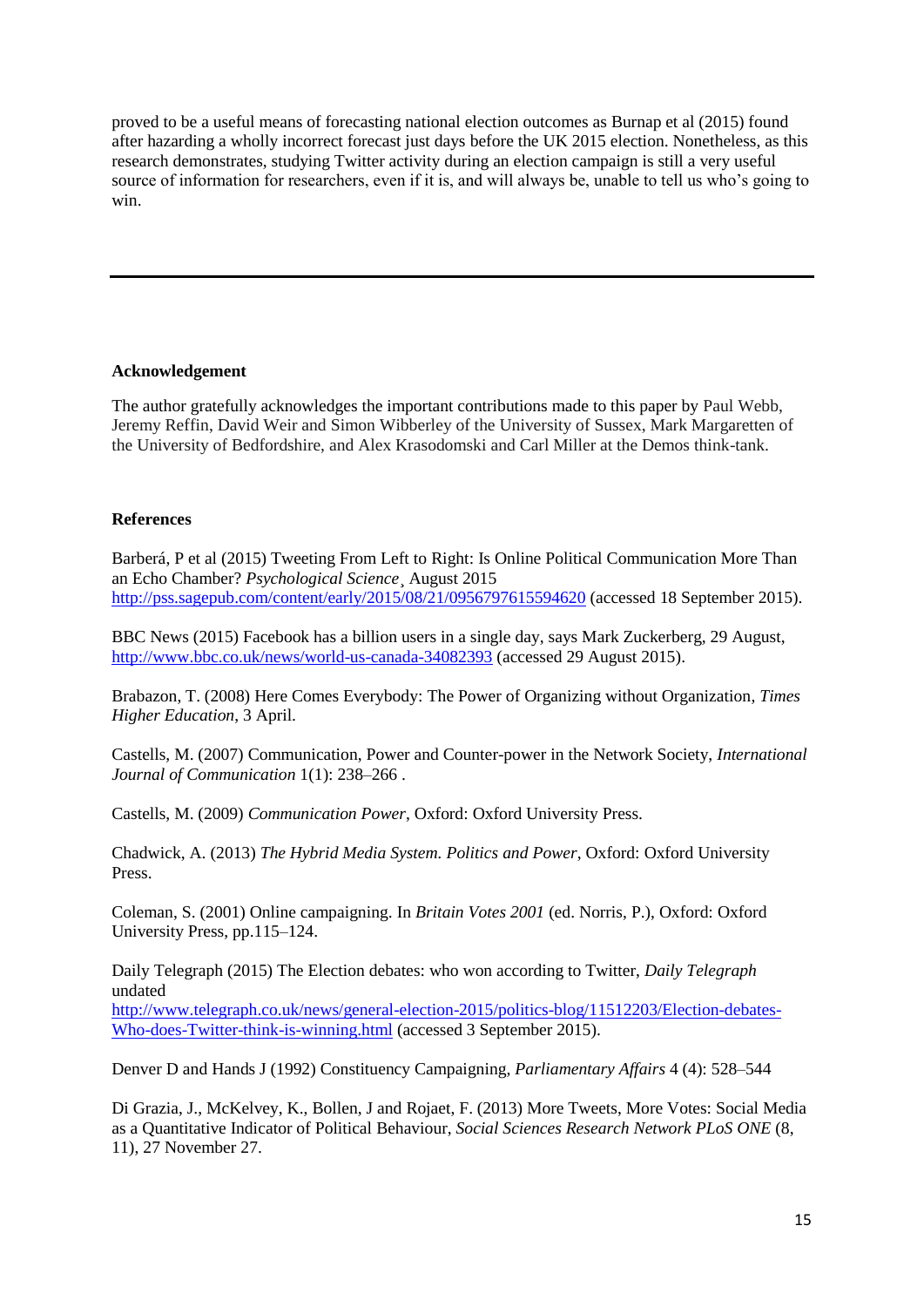Enli G (2015a) Interactivity and Self-Presentation in Social Media Election Campaigns. Comparing the USA and Norway. Paper delivered at 'Digital Media, Power, and Democracy in Election Campaigns Workshop', Washington, DC, 2–3 July.

Enli, G (2015b): *Mediated Authenticity. How the Media Constructs Reality*, London: Peter Lang.

Gaber, I. (2006) Dislocated and Distracted: Media, Parties and the Voters in the 2005 General Election Campaign, *British Politics*, 1(3): 344–366.

Gaber' I. (2013) The 'hollowed-out election' or where did all the policy go? *Journal of Political Marketing* 12(2/3): 211–225.

Gerbaudo, P. (2012). *Tweets and the Streets: Social Media and Contemporary Activism,* London: Pluto Books.

Gibson, R. and McAllister, I. (2015) Normalising or Equalising Party Competition? Assessing the Impact of the Web on Election Campaigning, *Political Studies* 63(3): 529–547.

Hawkins, R. (2015) Tories' £100,000 a month Facebook bill. BBC News Online, 5 February, <http://www.bbc.co.uk/news/uk-politics-31141547> (accessed 29 August 2015).

Himmelweit, H.T., Humphreys, P. and Jaeger, M. (1985) *How voters decide* (Revised ed.), Milton Keynes: Open University Press.

Hindman, M. (2009) *The Myth of Digital Democracy*, Princeton: Princeton University Press.

Jensen, M. (2015) Social Media and Political Campaigning: Changing Terms of Engagement? Paper presented to 'Digital Media, Power, and Democracy in Election Campaigns Workshop', Washington, DC, 2–3 July.

Lay, R. and Redlawsk, D. (2006) *How Voters Decide: Information Processing in Election Campaigns*, Cambridge, Cambridge University Press.

Lilleker, N. and Jackson, D. (2010) Towards a more participatory style of election campaigning: The impact of Web 2.0 on the UK 2010 general election, *Policy & Internet*, August, [https://scholar.google.co.uk/citations?view\\_op=view\\_citation&hl=en&user=R4tKadAAAAAJ&citati](https://scholar.google.co.uk/citations?view_op=view_citation&hl=en&user=R4tKadAAAAAJ&citation_for_view=R4tKadAAAAAJ:WF5omc3nYNoC) [on\\_for\\_view=R4tKadAAAAAJ:WF5omc3nYNoC](https://scholar.google.co.uk/citations?view_op=view_citation&hl=en&user=R4tKadAAAAAJ&citation_for_view=R4tKadAAAAAJ:WF5omc3nYNoC) (accessed 29 August 2015).

Margaretten, M. and Gaber, I. (2014) The Crisis in Public Communication and the Pursuit of Authenticity: An Analysis of the Twitter Feeds of Scottish MPs 2008–2010, *Parliamentary Affairs* 67(2): 1–23.

Margetts, H. (2006) Cyber Parties. In *Handbook of Party Politics* (ed. R.S. Katz and W. Crotty), London: Sage, pp. 258–535.

Messina, J. (2015) Why the GOP Can't Get No Satisfaction, *Politico Magazine*, 17 May, *[http://www.politico.com/magazine/story/2015/05/jim-messina-british-elections-](http://www.politico.com/magazine/story/2015/05/jim-messina-british-elections-118001_Page2.html#ixzz3ckJ6G7yM)[118001\\_Page2.html#ixzz3ckJ6G7yM](http://www.politico.com/magazine/story/2015/05/jim-messina-british-elections-118001_Page2.html#ixzz3ckJ6G7yM)* (accessed 29 August 2015).

Miller, C. and Hogarth, R. (2015) the first social media election? *Demos Quarterly*, July, <http://quarterly.demos.co.uk/article/issue-6/ge2015-the-first-social-media-election/> (accessed 29 August 2015).

Morozov E (2009) *The Net Delusion: How Not to Liberate the World*, London: Penguin Books.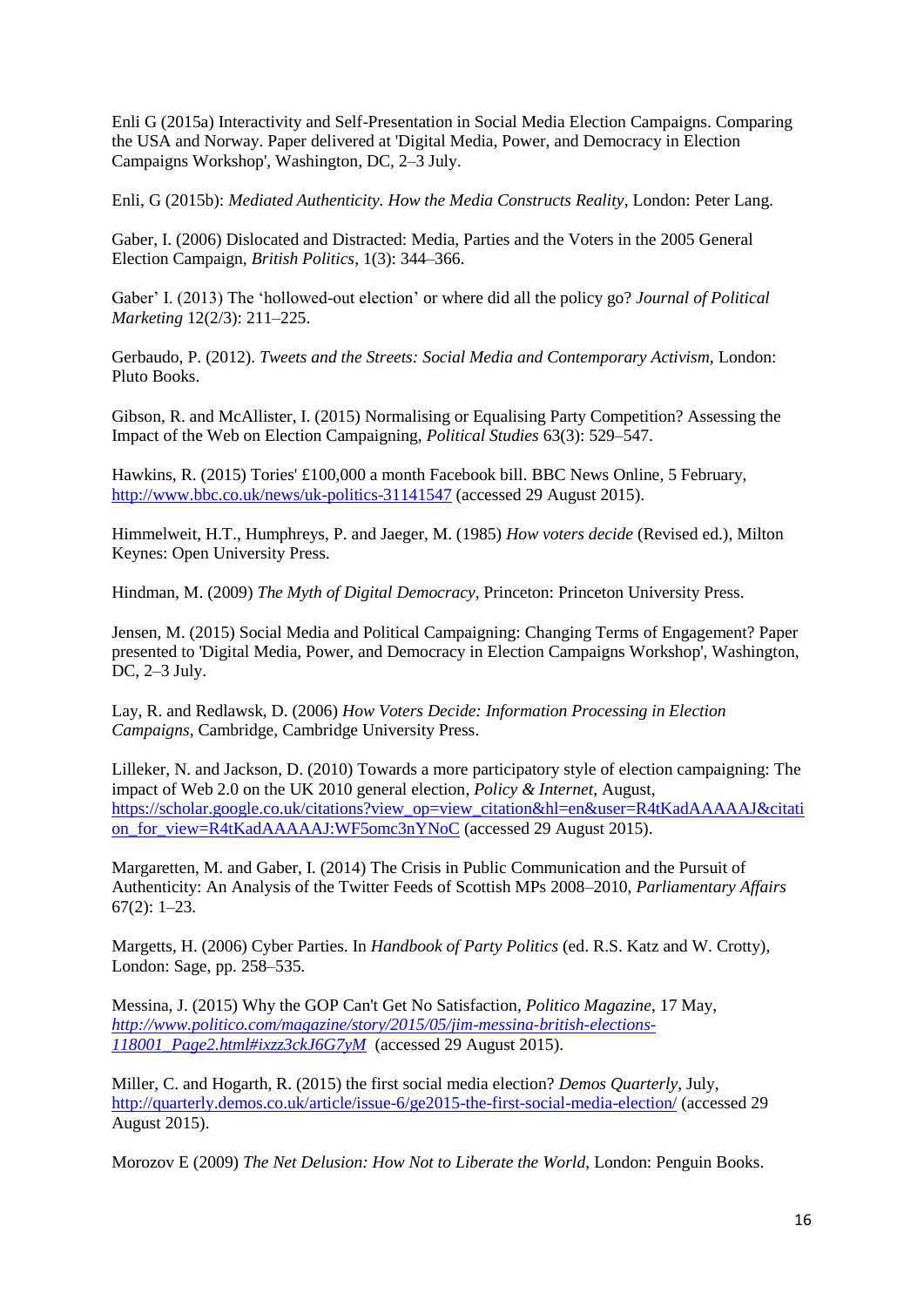Murthy, D (2012) *Twitter: social communication in the Twitter Age*, Cambridge: Polity Press.

Nielsen, R. (2012) *Ground Wars: Personalized Communication in Political Campaigns*, Princeton: Princeton University Press.

Norris, P. (2003) Preaching to the Converted? Pluralism, Participation and Party Websites. *Party Politics* 9(1): 21–45.

Pattie, C. and Johnston, R. (2010) Constituency campaigning and local contests, *British Politics* 5(4): 481–505.

Settles, B. (2011) Closing the Loop: Fast, Interactive Semi-Supervised Annotation with Queries on Features and Instances. Proceedings of the Conference on Empirical Methods in *Natural Language Processing*: 1467–1478.

Shirky, C. (2008) *Here Comes Everybody: the power of organising without organization*, London: Allen Lane.

Stromer-Galley, Jennifer (2013) *Presidential Campaigning in the Internet Age*, Oxford: Oxford University Press.

Todd, G., Broersma, M., Hazelhoff, K and Van't Haar, G. (2013) Between broadcasting Political messages and Interacting with Voters. The use of Twitter during the 2010 UK general election campaign, *Information, Communication, and Society* 16(15): 692–716.

Vaccari, C. & Valeriani, A. (2015) Party campaigners or citizen campaigners? How social media contribute to deepening and broadening party-related engagement in comparative perspective. Paper presented to Digital Media, Power, and Democracy in Election Campaigns Workshop, Washington, DC, July.

#### **Notes**

- 1. E-mail communication with local newspaper editor, 29 August 2015.
- 2. Email communication with candidate, August 2015.
- 3. There were special factors in Portsmouth South for the Liberal Democrats in that their sitting MP had been forced to resign from the party and ran against them as an independent.
- 4. Method52 is a software suite enabling non-technical analysts to build machine-learning 'classifiers'. Its most important feature is the speed whereby accurate classifiers can be built. Normally a Natural Language Programming (NLP) algorithm would require roughly 10,000 examples of 'marked-up' examples to achieve 70 per cent accuracy. This is both expensive and time-consuming to complete. However, DUALIST – an annotation tool for classifiers – innovatively uses 'active learning', an application of information theory that identifies pieces of text that the NLP algorithm would learn most from. This radically reduces the number of marked-up examples required from 10,000 to a few hundred. Overall, it allows social scientists to build and evaluate classifiers quickly, and therefore to engage directly with big social media datasets. See Settles (2011).
- 5. For the purposes of this analysis we do not distinguish between candidate and party accounts, both are subsumed under the term 'candidates'.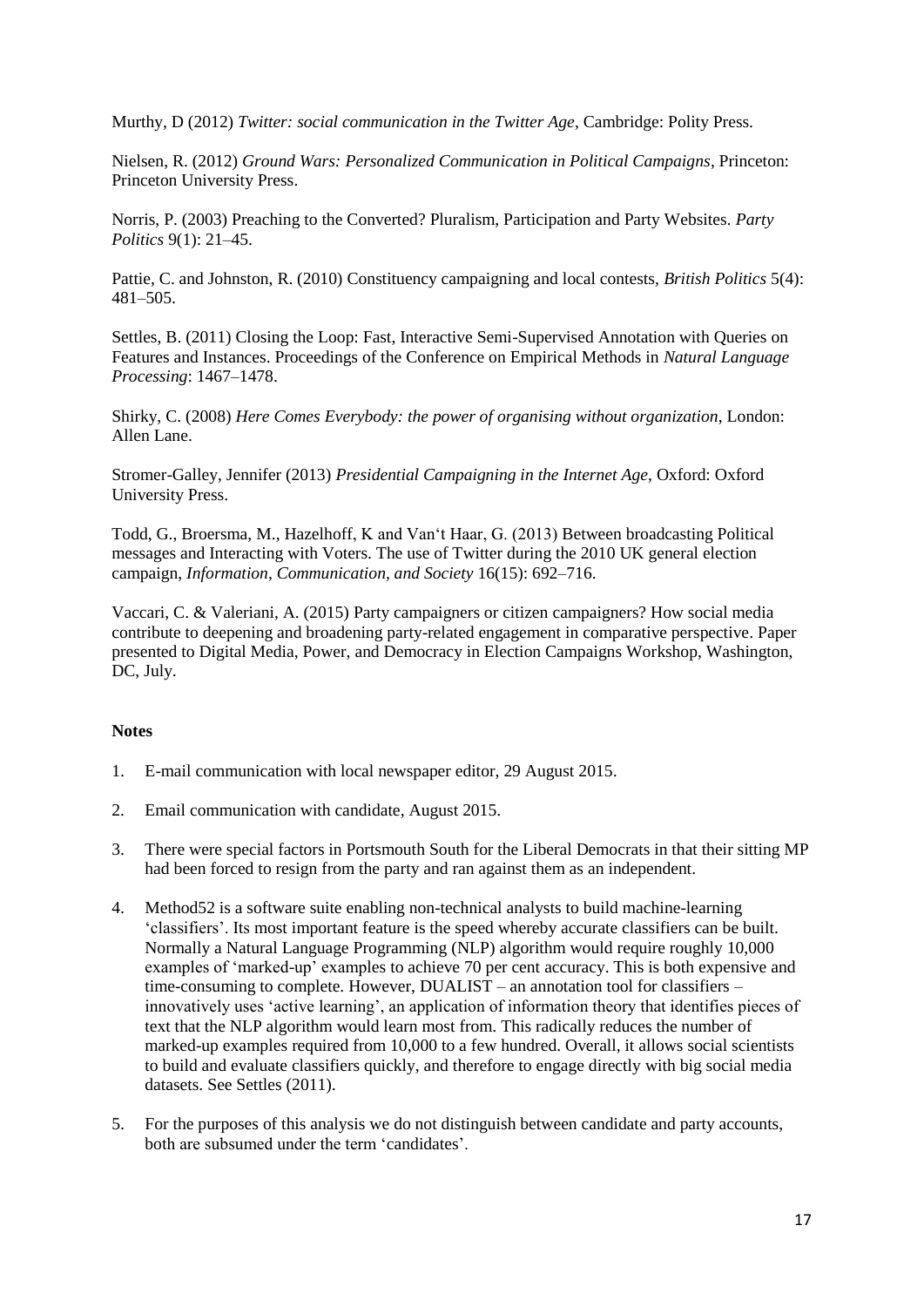- 6. Confidentiality undertakings given included not identifying party or constituency but only using the following labels: Major Party = Labour and Conservative; Minor Party = Lib Dems, UKIP and Green Party.
- 7. Email communication, 5 August 2015
- 8. Ibid.
- 9. Email communication, 6 August 2015.
- 10. Email communication, 20 August 2015.
- 11. Ibid.
- 12. Email communication, 4 August 2015.
- 13. E-mail from local newspaper editor, 29 August 2015.
- 14. E-mail from local news agency editor, 29 August 2015.
- 15. Ibid.
- 16. The last statistic is taken as a measure of the number of tweets received. (We therefore ignored tweets that appeared in an account's (candidate's) timeline because the candidate was following another account).
- 17. For the purposes of this analysis 'local government' was ignored when it came to the computation.
- 18. This refers to national party leaders and hence ignores the popularity of the leaders of the Scottish and Welsh nationalists.